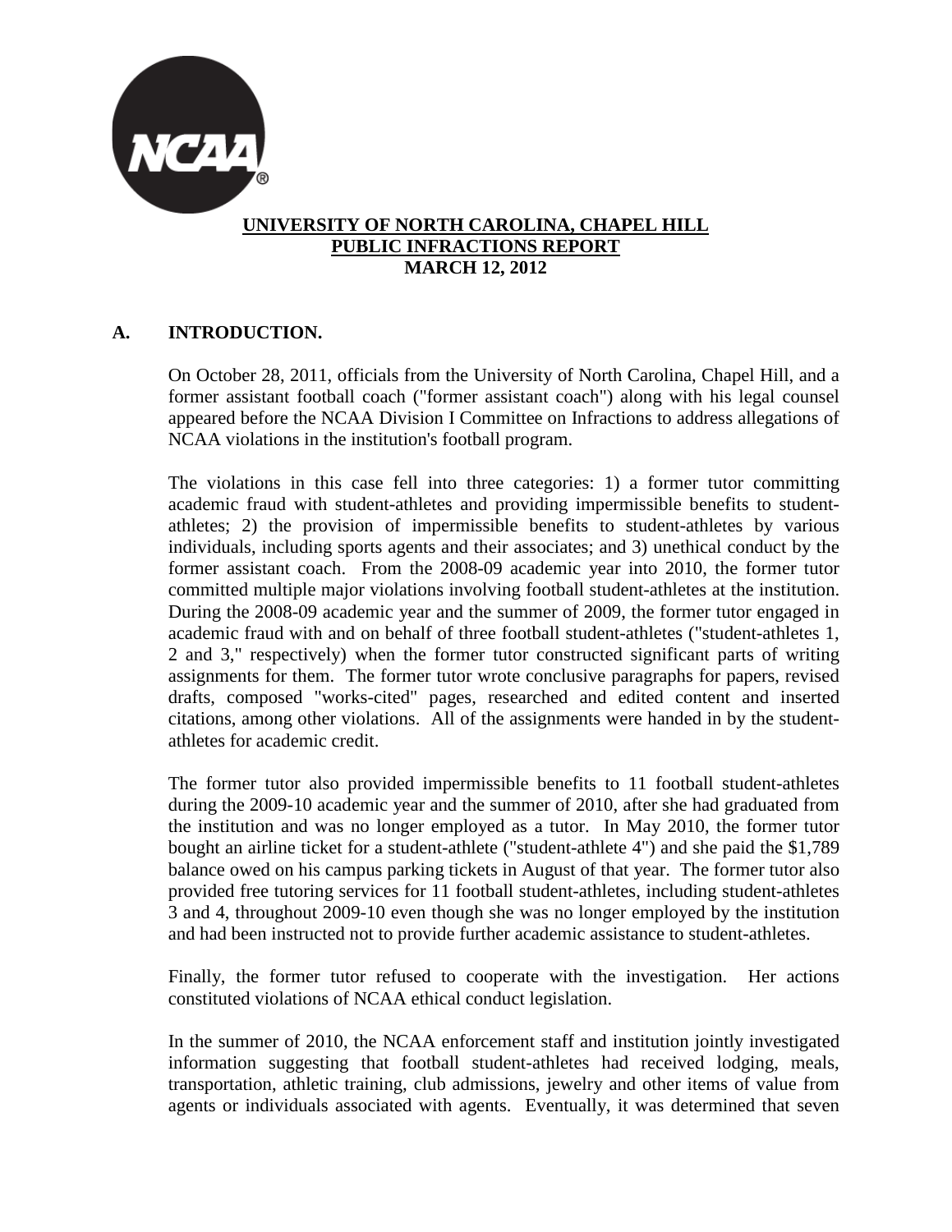football student-athletes had received benefits worth over \$27,000 in violation of NCAA rules governing preferential treatment based on athletics reputation and interaction with prospective agents. All seven of the student-athletes were declared ineligible for further participation, with three (including student-athletes 3 and 4) being declared permanently ineligible by the NCAA Student-Athlete Reinstatement staff. The institution decided not to seek reinstatement for a fourth.

The situation involving the agents and their "runners" supplying impermissible benefits to the seven student-athletes is a window into the often unscrupulous world inhabited by those who look to "cash in" on potentially lucrative future professional contracts to be signed by gifted and talented student-athletes. Such actions, by the professional sports agents (and their associates) as well as student-athletes, who knowingly accept impermissible benefits, are in direct contravention to the principles of collegiate athletics and, as in this case, bring harm and disrepute to innocent teammates and the institutions the student-athletes attend. This case should serve as a cautionary tale to all institutions to vigilantly monitor the activities of those student-athletes who possess the potential to be top professional prospects. It should also serve to warn student-athletes that if they choose to accept benefits from agents or their associates, they risk losing their eligibility for collegiate competition.

The third point of inquiry for the committee, the relationship between the former assistant coach and a sports agent ("sports agent 1"), was uncovered during the course of the extra benefits investigation. As the investigation proceeded, information was discovered suggesting the former assistant coach was associated with a sports agency and marketing firm dedicated to representing professional athletes ("sports agency A"). Sports agency A was run by sports agent 1, a close friend of the former assistant coach. The former assistant coach was interviewed on two occasions in August 2010 and denied numerous times that he ever worked for the sports agency. However, extensive evidence established that he had been an affiliate of the company, including a company credit card issued in his name, the listing of the sports agency on his credit report as an employer, a sports agency brochure describing him as a company vice president and news articles in which he was quoted touting the sports agency and his work with it.

Following his resignation from the institution's football staff, the former assistant coach refused to divulge requested documentation relevant to his status with the sports agency that could have helped resolve questions concerning the nature and extent of his relationship with the agency. His failure to cooperate and his provision of false and misleading information during his interviews constituted violations of NCAA ethical conduct legislation.

A member of the Atlantic Coast Conference, the institution has an enrollment of approximately 18,000 students. The institution sponsors 13 men's and 15 women's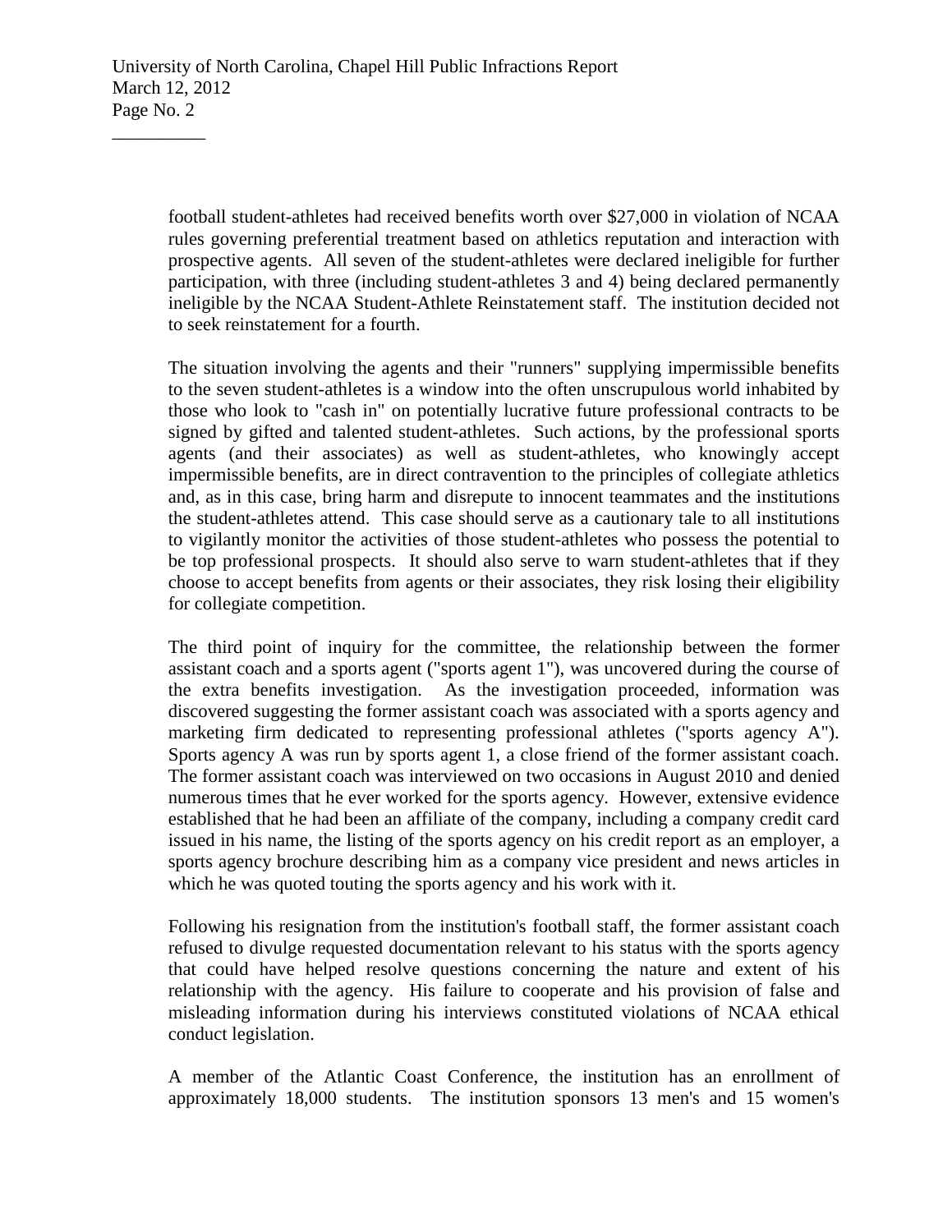intercollegiate sports. This was the institution's second major infractions case. The institution had a previous infractions case in 1961, involving the men's basketball program.

### **B. FINDINGS OF VIOLATIONS OF NCAA LEGISLATION.**

## **1. UNETHICAL CONDUCT AND IMPERMISSIBLE PARTICIPATION. [NCAA Bylaws 10.1, 10.1-(b) and 14.11.1]**

During the 2008-09 academic year and summer of 2009, the former tutor and student-athletes 1, 2 and 3 failed to deport themselves in accordance with the generally recognized high standards of honesty and sportsmanship normally associated with the conduct and administration of intercollegiate athletics and violated provisions of ethical conduct legislation when they engaged in academic fraud. As a result of the academic fraud, student-athlete 1 competed while ineligible during the 2008 football season, student-athlete 2 competed while ineligible during the 2009 and 2010 football seasons, and student-athlete 3 competed while ineligible during the 2008 and 2009 football seasons.

#### **Committee Rationale**

 $\overline{\phantom{a}}$  , where  $\overline{\phantom{a}}$ 

The enforcement staff and the institution were in substantial agreement with the facts of this finding and that those facts constituted violations of NCAA legislation. The former tutor did not respond to the allegations or submit to interviews with either the institution or enforcement staff. Pursuant to NCAA Bylaw 32.6.2, her failure to respond may be viewed as an admission. The committee finds that the violations occurred.

The former tutor, a May 2009 graduate of the institution, began working in the institution's academic support center in August 2007, the beginning of her junior year of college. As with all other tutors, she was extensively educated regarding appropriate levels of academic assistance to be provided to student-athletes. She was supplied with a tutoring handbook, which, among many other provisions, contained the rules regarding NCAA unethical conduct (including academic fraud) and NCAA extra benefits. It also set forth detailed institutional rules regarding the assistance that may be given to studentathletes when helping them with writing assignments.

The former tutor also received training specific to tutoring and mentoring studentathletes. For example, she was instructed not to do research for the individuals she tutored, but, rather, to show them how to conduct research. She was told to never make changes on electronic versions of the student-athletes' written assignments, instructed not to provide academic assistance anywhere but the institution's academic center, and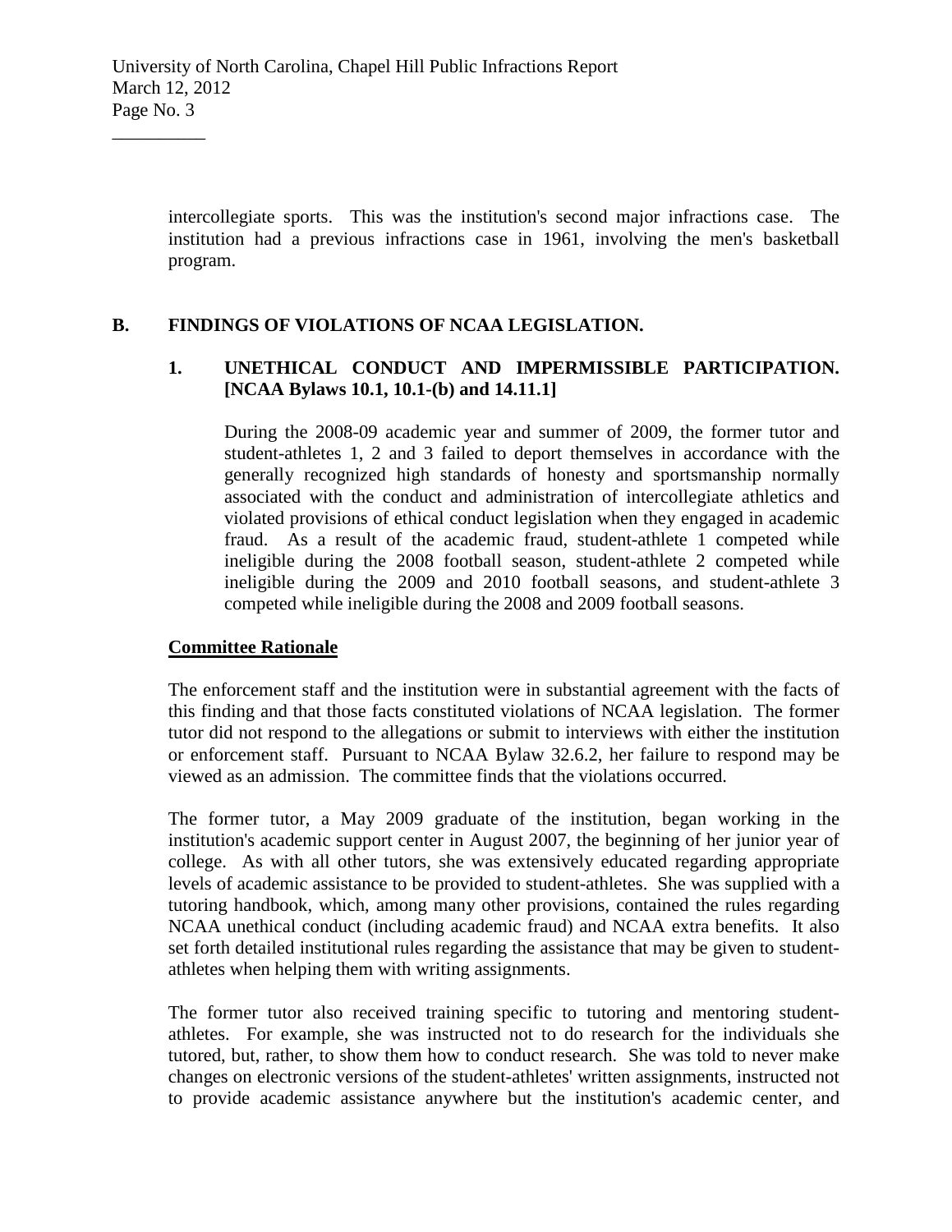trained on the concept of plagiarism. As were all other tutors, she was required to attest in writing annually that she did not engage in any academic dishonesty.

In the summer of 2010, as it conducted an internal investigation into the possible receipt of impermissible benefits by student-athletes, the institution discovered indications of possible academic improprieties by the former tutor. The investigation was immediately expanded, with the institution undertaking a full review of her records from August 2007 to August 2009, when her employment ended.

The investigation confirmed that the former tutor had committed academic fraud with and on behalf of student-athletes 1, 2 and 3 during the 2008-09 academic year and the summer of 2009. Regarding student-athlete 1, a review of email communications revealed that on April 21, 2008, the former tutor wrote conclusion paragraphs for five of student-athlete 1's writing assignments in an education course. By the time the violations were discovered, student-athlete 1 was no longer enrolled at the institution, so no further action was taken.

The investigation also revealed that, during the spring and summer of 2009, the former tutor provided improper academic assistance to student-athlete 2 on two occasions. On April 15, 2009, the former tutor emailed student-athlete 2 an outline that included a thesis statement and other substantive material for a writing assignment in a communications course. Student-athlete 2 used the material to write the paper and submitted it for course credit. On June 11, 2009, student-athlete 2 requested by email that the former tutor provide him information to add to another communications writing assignment. He attached a draft of the writing assignment to the email. The following day, the former tutor sent student-athlete 2 a revised version of the draft. Before returning the draft, the former tutor made various grammatical corrections and added approximately four sentences to the document, which was two and one-half pages in length.

As with student-athlete 1, the fraud regarding student-athlete 2 was not discovered until the fall of 2010, after his eligibility had expired and he had graduated from the institution. Student-athlete 2 was interviewed and acknowledged that the impermissible academic assistance had occurred. He stated that he did not realize the assistance he had received from her was impermissible under NCAA rules.

The investigation also revealed that, during the fall of 2008 and summer of 2009, the former tutor provided improper academic assistance to student-athlete 3 by composing and typing citations and works-cited pages for three of his writing assignments, making substantive changes to the body of two of the assignments and researching sources for one assignment. In November 2008, the former tutor composed a works-cited page, composed and inserted citations into the body of the paper, and added words to a writing assignment for a course. Further, in June 2009, the former tutor composed a works-cited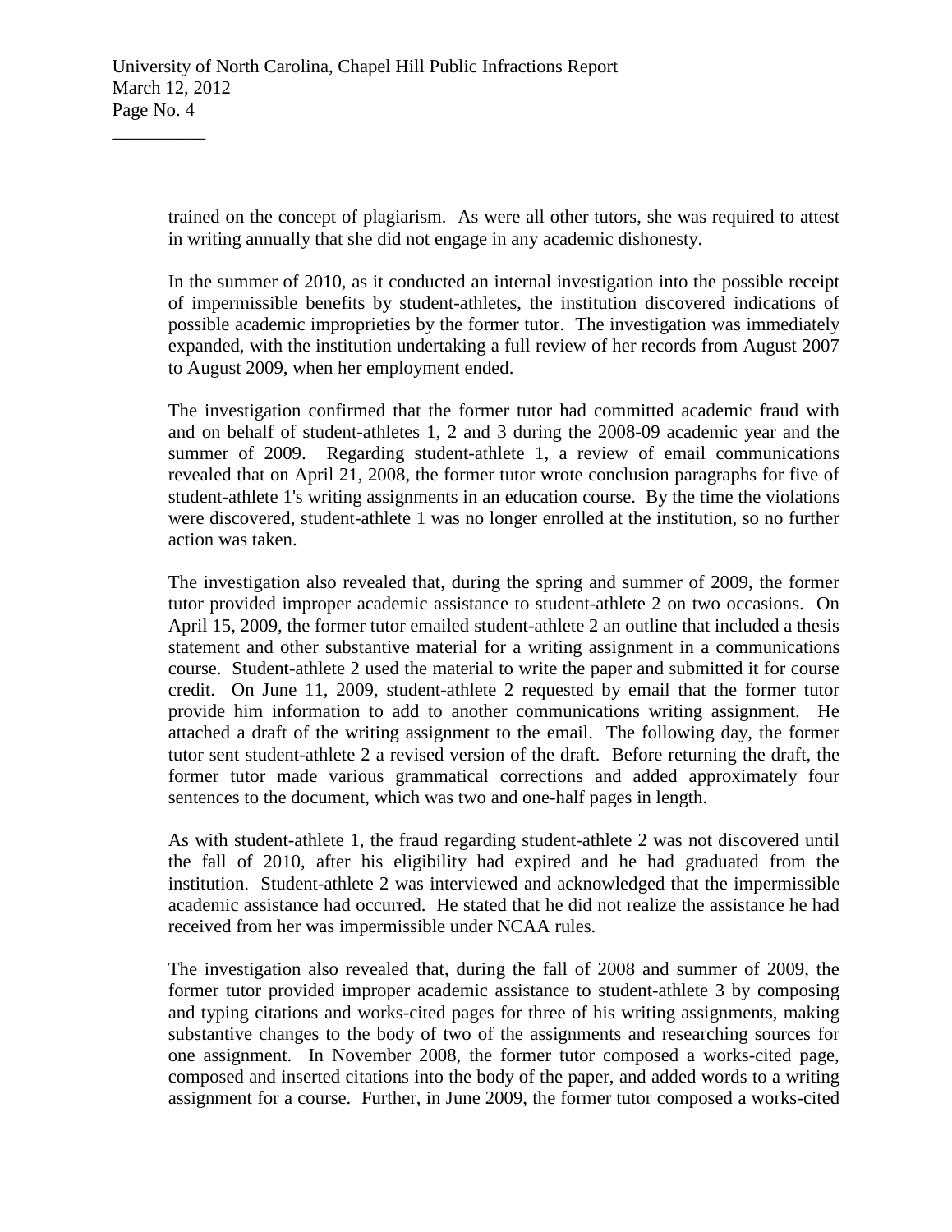page, composed and inserted citations into the body of the paper, and added and edited content to a writing assignment in another course. Additionally, in July 2009, the former tutor composed a works-cited page, composed and inserted citations into the body of the paper, and conducted research for a writing assignment in a cultural evolution course.

Student-athlete 3 was still enrolled at the institution when the academic fraud was discovered. He admitted the improprieties and went through the reinstatement process.

The impermissible academic assistance provided by the former tutor rendered the student-athletes ineligible for athletics competition. They, therefore, competed while ineligible during various games of the 2008, 2009 and 2010 seasons.

# **2. IMPERMISSIBLE BENEFITS. [NCAA Bylaw 16.11.2]**

During the 2009-10 academic year and August 2010, the former tutor provided approximately \$4,075 in impermissible extra benefits to football student-athletes.

# **Committee Rationale**

 $\overline{\phantom{a}}$  , where  $\overline{\phantom{a}}$ 

The enforcement staff and the institution were in substantial agreement with the facts of this finding and that those facts constituted violations of NCAA legislation. The former tutor did not respond to the allegations or submit to interviews with either the institution or enforcement staff. Pursuant to NCAA Bylaw 32.6.2, the former tutor's failure to respond may be viewed as an admission. The committee finds that the violations occurred.

As noted previously, the former tutor graduated from the institution in May 2009. She continued to work as a part-time tutor in the student-athlete academic support program into the summer of that year. However, as the summer progressed, her supervisors in the academic support center began having concerns that the former tutor was possibly socializing with the student-athletes off campus, which was prohibited for tutors in the program. Because of the rumors, the institution in July 2009 made the decision not to renew her employment contract. No further investigation into her activities was conducted at that time.

Approximately a year later, in July 2010, student-athlete 4 was interviewed as part of the larger ongoing impermissible benefits investigation. During his interview, he stated that the former tutor paid a \$150 airline change fee for him in May 2010, so he could return from his spring break trip earlier than originally planned. Later, in November 2010, institutional personnel discovered that the former tutor had made a one-time payment of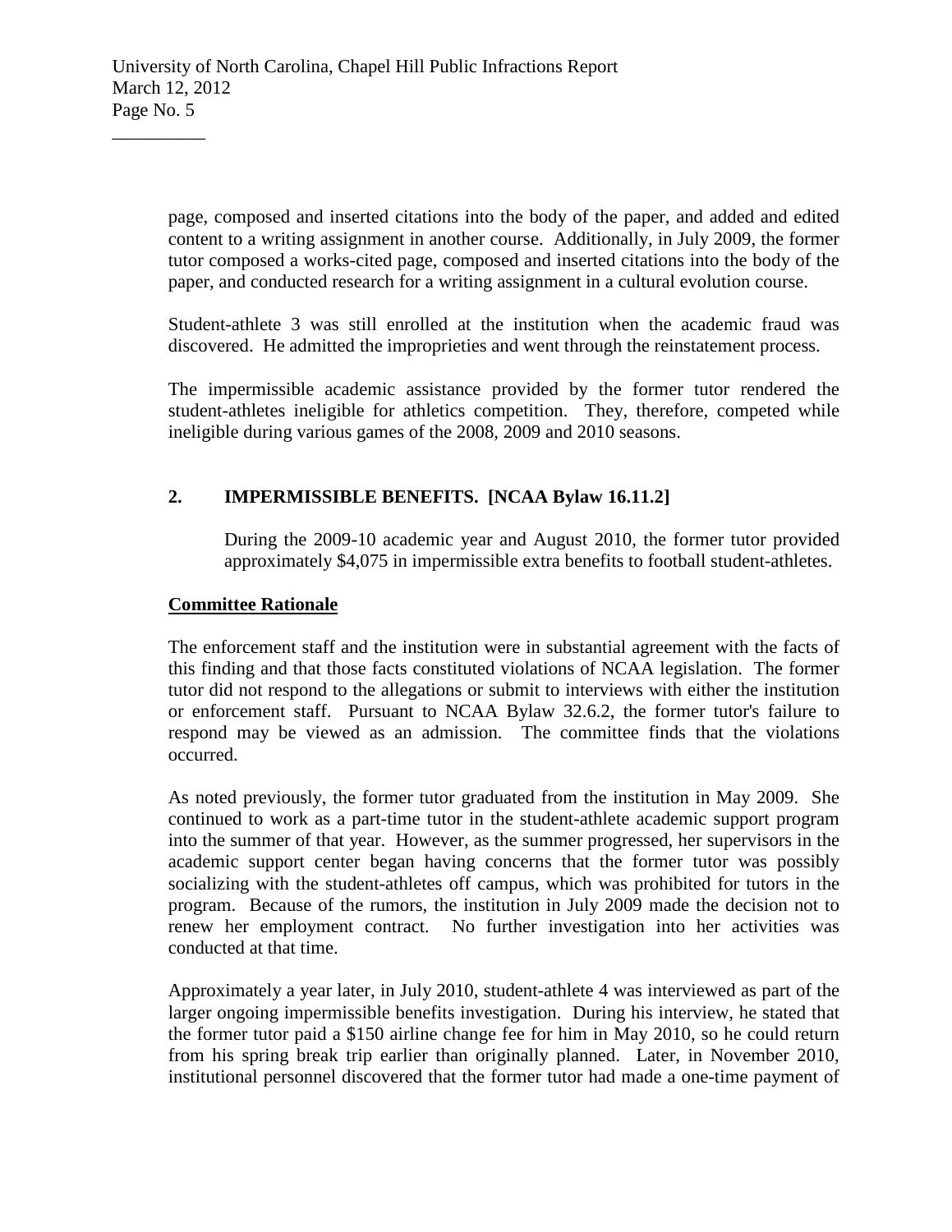\$1,789 in August 2010 to cover student-athlete 4's bill for outstanding campus parking tickets.

In August 2010, during the investigation into possible impermissible benefits, the institution uncovered emails indicating that, following the time her tutoring employment contract was not renewed, the former tutor may have provided tutoring services to several football student-athletes at no charge. The 11 involved student-athletes were interviewed and acknowledged receiving the assistance, stating that the sessions took place in the off-campus private residences of the former tutor or the student-athletes. All of the student-athletes expressed a lack of understanding that continuing to work with the former tutor, who had assisted them during her employment in the student-athlete academic support center, would be considered NCAA violations unless they paid fair market value for her services.

The 11 student-athletes, including student-athletes 3 and 4, received from one to 45 hours of free tutoring, totaling 194 hours. The institution assessed the value of the tutoring services at \$11 per hour, the rate the former tutor was paid while employed in the academic support center. The total value of the free tutoring she provided was calculated to be worth \$2,134.

To constitute a violation of NCAA Bylaw 16.11.2, the benefits must be provided by either an institutional employee or a representative of the institution's athletics interests, who are commonly referred to as boosters. As the former tutor was clearly not an institutional employee at the time the benefits were provided, her actions must be seen as those of a booster before they are covered by 16.11.2. That bylaw provides, in part, that a booster is "an individual…who is known (or who should have been known) by a member of the institution's executive or athletics administration to (d) be assisting or to have assisted in providing benefits to enrolled student-athletes or their families."

That the former tutor provided benefits to enrolled student-athletes is well documented. The committee further finds that the institution should have known of her providing the benefits, which means that, according to the bylaw, she was a booster at the time the benefits were provided. The "rumors" that circulated in the summer of 2009 that the former tutor was becoming "too friendly" with student-athletes resulted in her employment contract not being renewed, but the institution undertook no further investigation. Had even a cursory review of her institutional emails been performed, the administration would likely have learned of the existence of the academic fraud, recognized the need to do more than just terminate the employment of the former tutor, and addressed the problem by admonishing student-athletes not to have further contact with her. The evidence of the academic fraud was clearly set forth in the emails, as evidenced by its discovery once the emails were reviewed as part of the 2010 impermissible benefits investigation.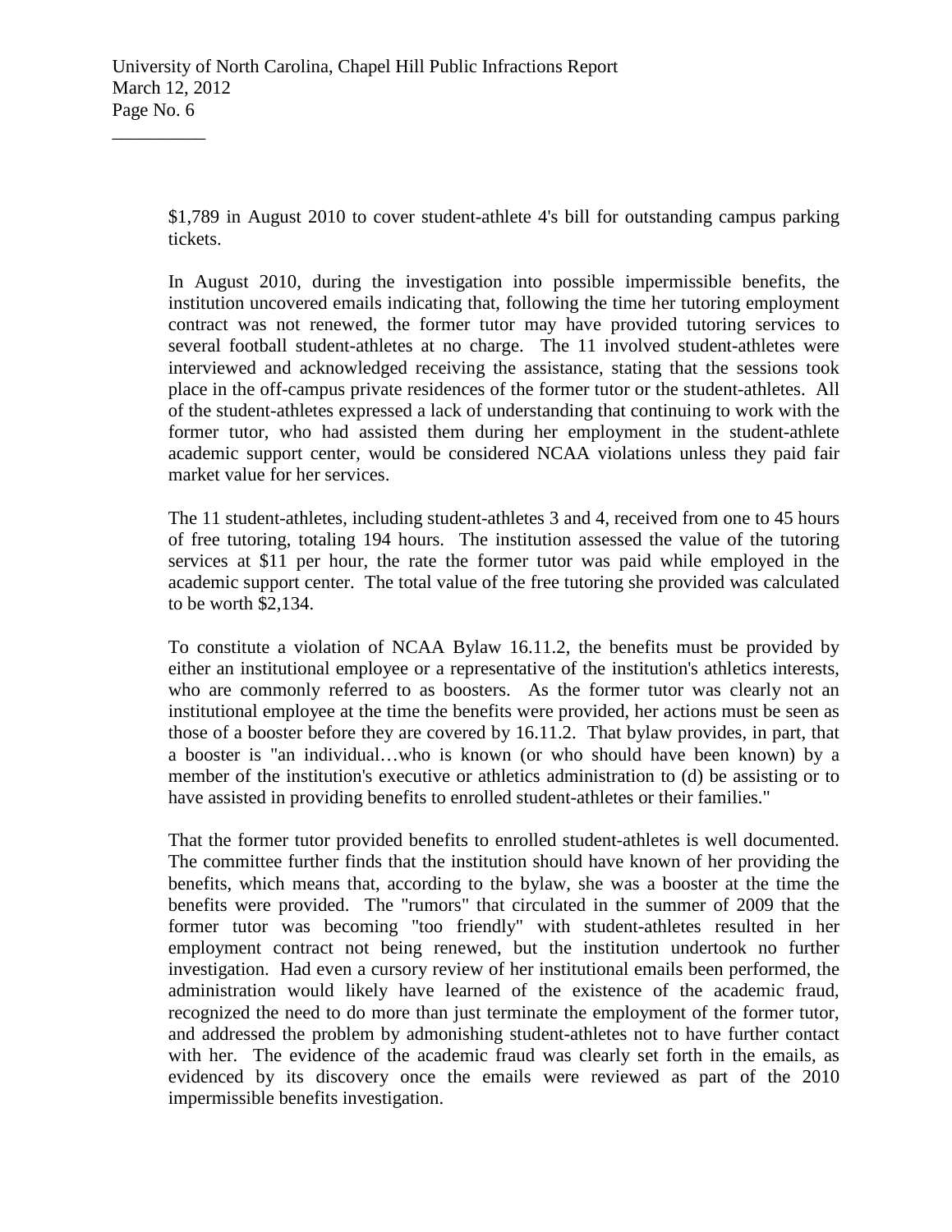## **3. UNETHICAL CONDUCT AND FAILURE TO COOPERATE. [NCAA Bylaws 10.1, 10.1-(a), 10.1-(c) and 19.01.3]**

During the period 2009 through 2011, the former tutor failed to deport herself in accordance with the generally recognized high standards of honesty and sportsmanship normally associated with the conduct and administration of intercollegiate athletics by knowingly providing 11 football student-athletes with improper benefits and by refusing to furnish information relevant to an investigation of possible violations of NCAA regulations when requested to do so by the enforcement staff and institution.

## **Committee Rationale**

 $\overline{\phantom{a}}$  , where  $\overline{\phantom{a}}$ 

The enforcement staff and the institution were in substantial agreement with the facts of this finding and that those facts constituted violations of NCAA legislation. The former tutor did not respond to the allegations or submit to interviews with either the institution or enforcement staff. Pursuant to NCAA Bylaw 32.6.2, the former tutor's failure to respond may be viewed as an admission. The committee finds that the violations occurred.

As set forth in Finding B-2 immediately above, the former tutor knowingly provided impermissible benefits to enrolled student-athletes during the 2009-10 academic year and in August 2010. The benefits included free tutoring sessions and the payment of parking fines and airline fees for football student-athletes.

From the time the investigation began, the former tutor refused to cooperate with the institution and enforcement staff. From November 2010 through mid-January 2011, the former tutor and her attorney did not respond to multiple attempts by the enforcement staff and institution to schedule interviews with her regarding her knowledge of possible rules violations. The former tutor's attorney was contacted via telephone on November 4, 12 and 17, and December 16. He did not return voicemail messages left at his office, except for a November 18, 2010, voicemail message from a paralegal who stated that the former tutor's attorney planned to return an earlier voicemail message later that day. The attorney never returned the call.

The enforcement staff sent a final letter requesting an interview of the former tutor on January 3, 2011. Her attorney responded via mail on January 19, 2011, with a letter stating that the former tutor "has chosen not to be interviewed by the [institution] or anyone else." The letter further stated she understood that declining to be interviewed could result in a charge that she violated NCAA ethical conduct principles.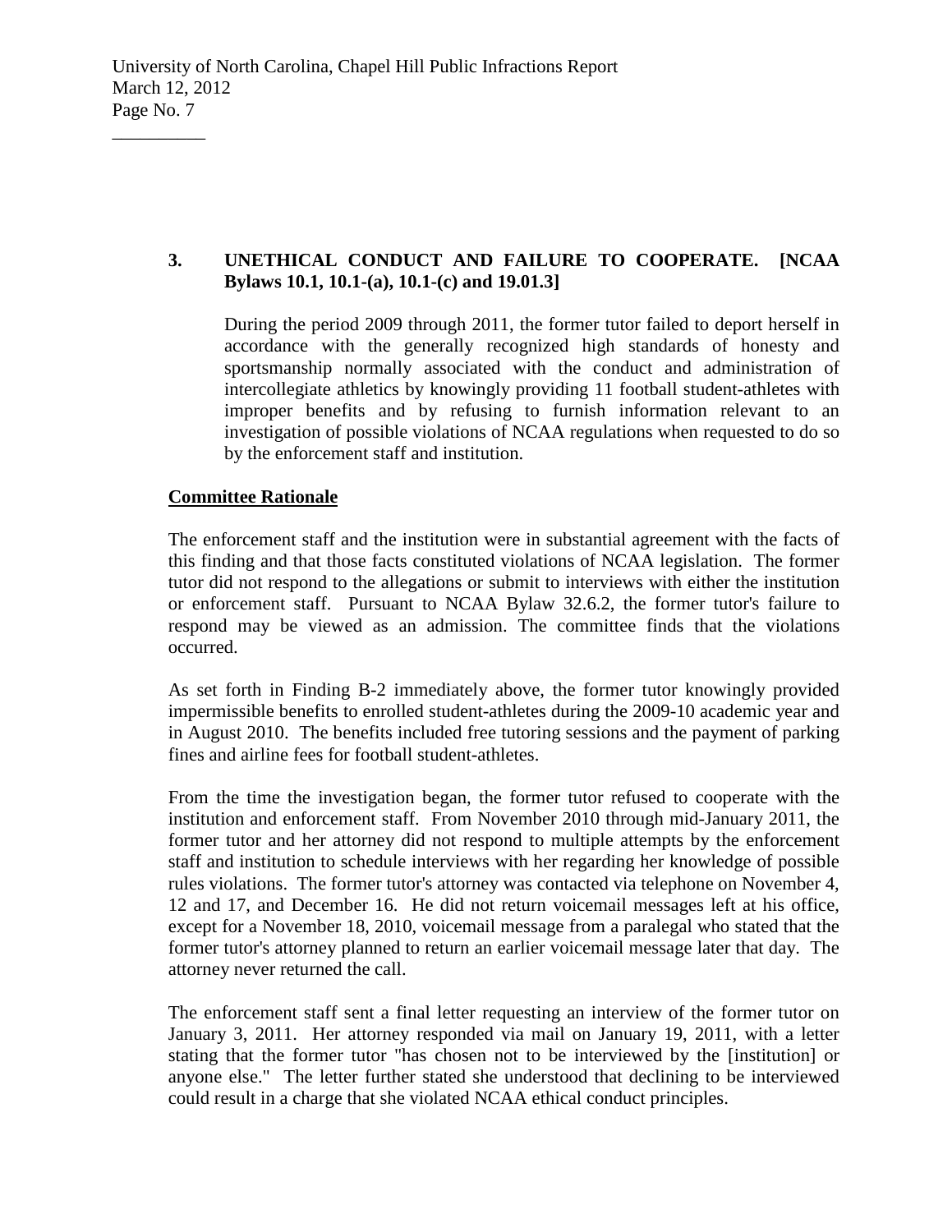## **4. PREFERENTIAL TREATMENT AND BENEFITS FROM PROSPECTIVE AGENTS. [NCAA Bylaws 12.1.2.1.6 and 12.3.1.2]**

During 2009 and 2010, seven football student athletes received \$27,544.88 in benefits from individuals, some of whom triggered NCAA agent legislation. The benefits were provided to student-athlete 3 (\$99); student-athlete 4 (\$5,084.70); and five other student-athletes ("student-athletes 5, 6, 7, 8 and 9") in the following amounts: student-athlete 5 (\$13,507.47); student-athlete 6 (\$5,642.92); student-athlete 7 (\$1,755); student-athlete 8 (\$1,320.75); and student-athlete 9 (\$135).

# **Committee Rationale**

 $\overline{\phantom{a}}$  , where  $\overline{\phantom{a}}$ 

The enforcement staff and the institution were in substantial agreement as to the facts of this finding and that those facts constituted violations of NCAA legislation. The committee finds that the violation occurred.

On June 21, 2010, the NCAA staff notified the institution's athletics compliance office of information it had received suggesting that several current football student-athletes were taking trips with "runners" and receiving cash and gifts from agents and financial advisors. An investigation immediately ensued, with the compliance staff gathering requested documents, forming an investigative working group and scheduling and conducting interviews.

The student-athletes reported they received benefits from, and took trips sponsored by, various sports agents, their "runners," a jeweler and five former football student-athletes at the institution, including student-athlete 1. Because one of the former student-athletes ("former student-athlete A") worked for sports agents, the benefits he provided triggered NCAA agent legislation.

The benefits provided to student-athlete 5 totaled over \$13,000. They included approximately \$1,000 from sports agent 1 for March 2009 and July 2009 flights from the vicinity of campus to the Los Angeles area, where sports agent 1's sports agency was headquartered. While in California, student-athlete 5 received lodging valued at over \$3,000 and athletic training valued at \$1,020, all paid for by sports agent 1. An individual deemed to be a sports agent under NCAA bylaws ("sports agent 2") paid approximately \$2,000 to fly student-athlete 5 to Miami in March, April and May 2009. While student-athlete 5 was in Florida, sports agent 2 paid for his lodging, the use of a rental car and admissions to clubs. In 2010, sports agent 2 deposited \$1,000 into student-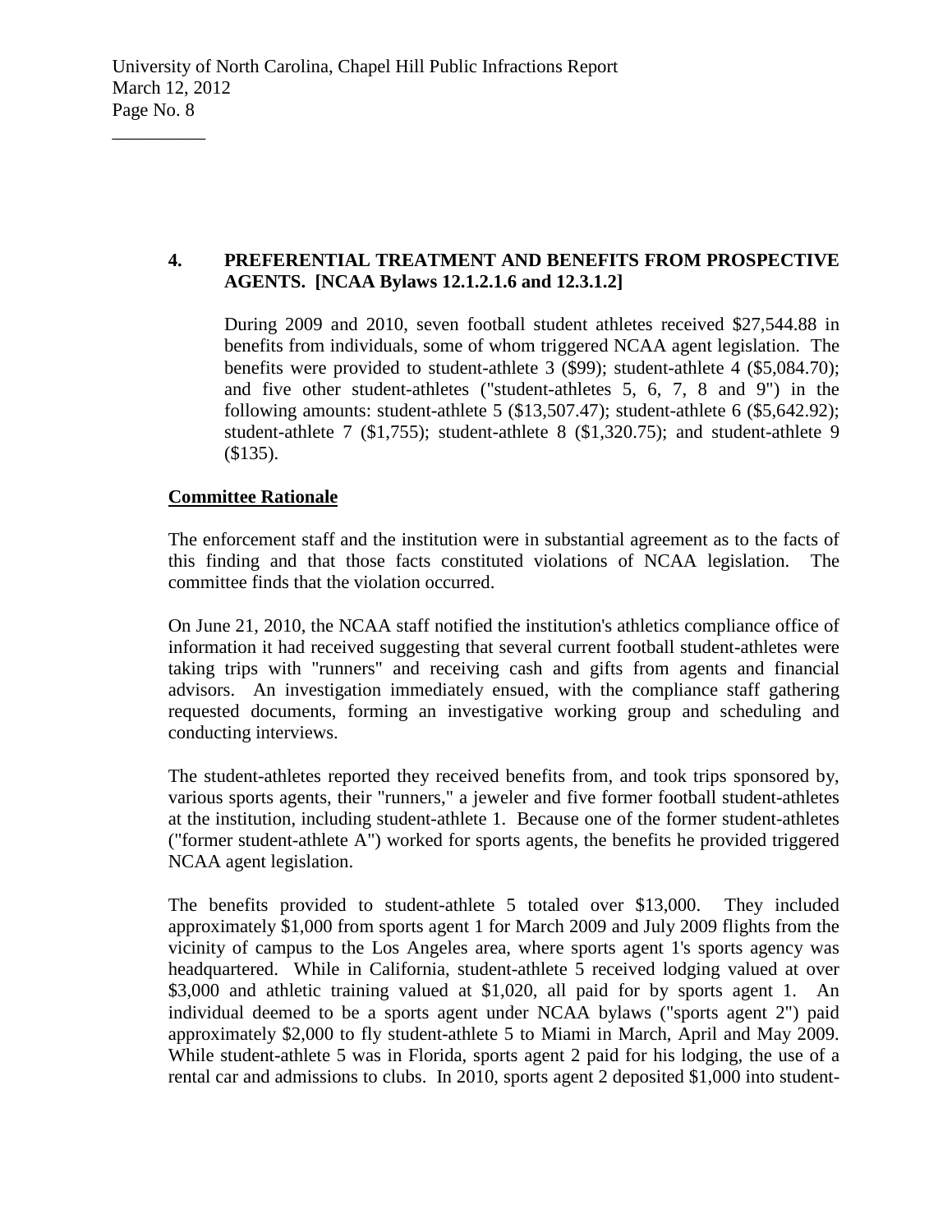athlete 5's bank account and a former student-athlete at the institution ("former studentathlete B") deposited \$2,000 onto a prepaid debit card for him.

The benefits given to the other six student-athletes were of the same nature. Studentathlete 6 received \$5,000 worth of jewelry from a Miami businessman in May 2010, lodging and the use of a rental car, valued at over \$300, while in Miami and meals valued at \$120 from various financial advisors. Another sports agency ("sports agency B") paid student-athlete 6's \$199 admission fee to a party held at a seaside hotel in Miami. Student-athlete 4 also was provided lodging club admissions, airline flights and the use of a rental car by sports agent 2.

The student-athletes had been educated by the institution regarding extra benefits. They were aware that accepting items of value from sports agents and their associates was forbidden, though they may not have realized that some benefits received from former institutional football student-athletes also could be considered preferential treatment benefits. Some of the student-athletes claimed to have repaid the amounts of at least some of the benefits they received. All of them were declared ineligible prior to the first football game of 2010, with student-athletes 3, 4 and 6 declared permanently ineligible. The others were reinstated for competition with certain conditions, including repayment of the value of the benefits they received and, for some of them, a requirement that they sit out a certain percentage of the institution's 2010 games. Because of the nature of his violations and the value of the benefits he received, the institution did not seek reinstatement of student-athlete 5's eligibility.

The suspensions played a significant role in the institution's football team performing below expectations during the 2010 season. Individuals left their jobs, student-athletes were unable to participate in a game they enjoy and trained for (with some being dismissed permanently from the squad), innocent teammates of the offending studentathletes were adversely affected, once-sterling reputations have been sullied and the institution now must answer for the major violations that occurred. This committee reiterates, as it has done in the past, that institutions must do more than just educate their student-athletes regarding agent and amateurism issues. Institutions must be particularly vigilant in monitoring those student-athletes who demonstrate potential as top professional prospects. And student-athletes must come to understand that, in dealing with agents and their associates, they risk losing their athletics eligibility and bringing NCAA rules problems to their teammates, coaches and schools.

# **5. FAILURE TO MONITOR. [NCAA Constitution 2.8.1]**

During 2009 and 2010, the institution failed to monitor the conduct and administration of the football program. Specifically, the institution failed to a)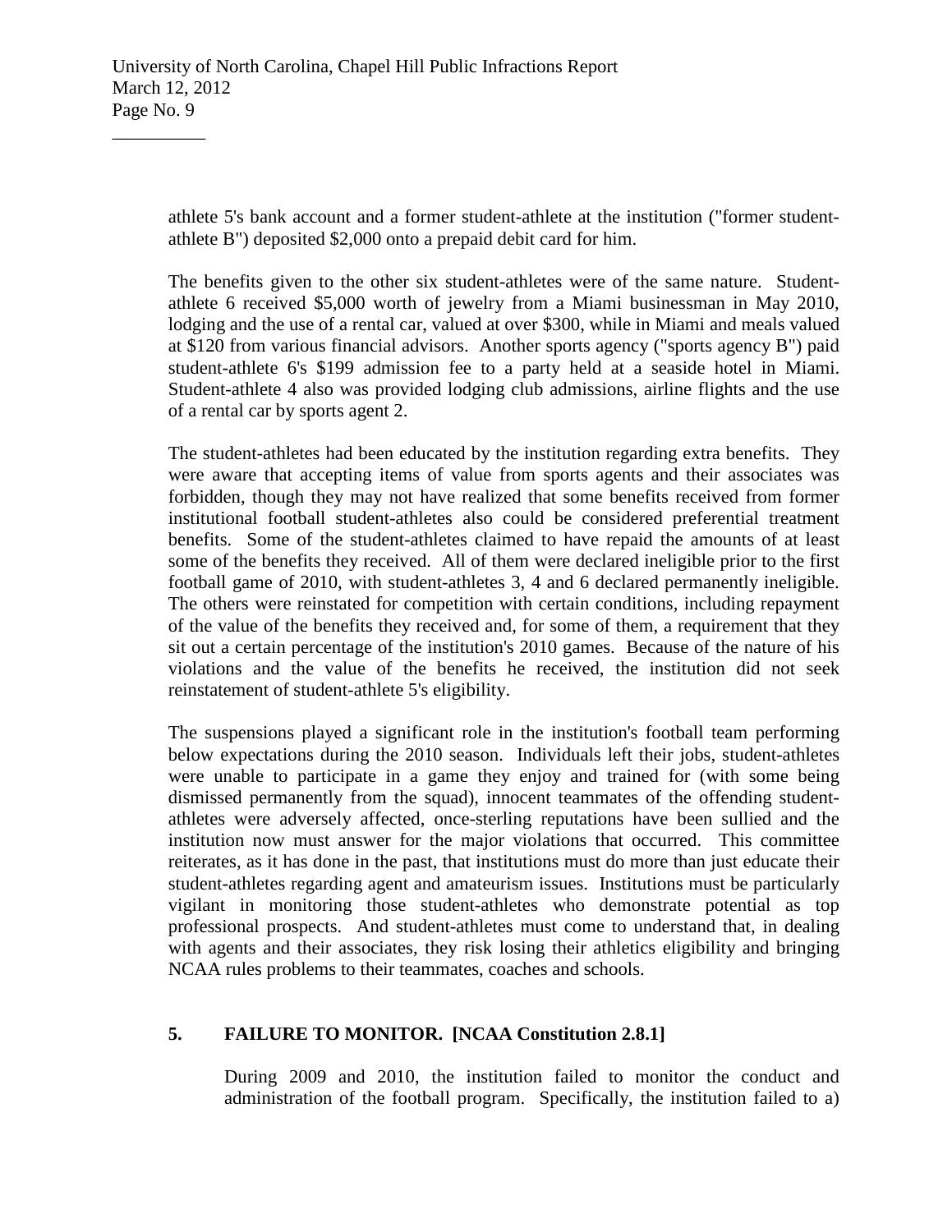monitor the activities of former student-athlete A; and b) investigate information it obtained suggesting that student-athlete 5 may have been in violation of NCAA legislation.

### **Committee Rationale**

 $\overline{\phantom{a}}$  , where  $\overline{\phantom{a}}$ 

The enforcement staff and institution were in substantial agreement with the facts of this finding and that those facts constituted violations of NCAA legislation. The committee finds that the violations occurred.

During 2009 and 2010, the institution failed to properly monitor the conduct of former student-athlete A. He was a former student-athlete at the institution who was given access to institutional training facilities. Approximately twice weekly he came to the facilities to work out with another former institutional football student-athlete. ("former student-athlete C"). On occasion, former student-athlete A also participated in drills and one-on-one training with current student-athletes.

The institution was unaware of former student-athlete A's affiliation with any sports agent and observed no inappropriate activity on his part in his interactions with studentathletes. However, in September 2010 institutional personnel learned through media reports that former student-athlete A was involved in activities with student-athletes at another institution that triggered NCAA agent legislation and caused him to be categorized as a "runner." The institution agreed that, at that time, it should have regarded former student-athlete A with a heightened awareness and precluded him from having contact with student-athletes, some of whom were projected as professional prospects. Had the institution taken a closer look at former student-athlete A, it may have been able to discover that he had provided benefits to student-athletes 8 and 9 as part of the violations detailed in Finding B-4 above. He provided transportation, meals, lodging and party admission fees worth over \$700 to student-athlete 8, mostly in Las Vegas in May 2010. He provided the use of a rental car to student-athlete 9, also in May 2010.

Institutional administrators require student-athletes to inform their coaches when they plan to travel off campus. The requirement is not to track their travels, but for the purpose of allowing coaches the ability to reach the student-athletes in the event there is a need to contact them. The student-athletes are cautioned to "do the right thing" when they are off campus.

During 2009 and 2010, student-athlete 5, a prospective high professional draft choice, took a number of trips off campus. At times he failed to inform his coaches that he was leaving, while at other times he stated that he was going to visit in his home city. In 2009, student-athlete 5 began to express a desire to train at locations other than on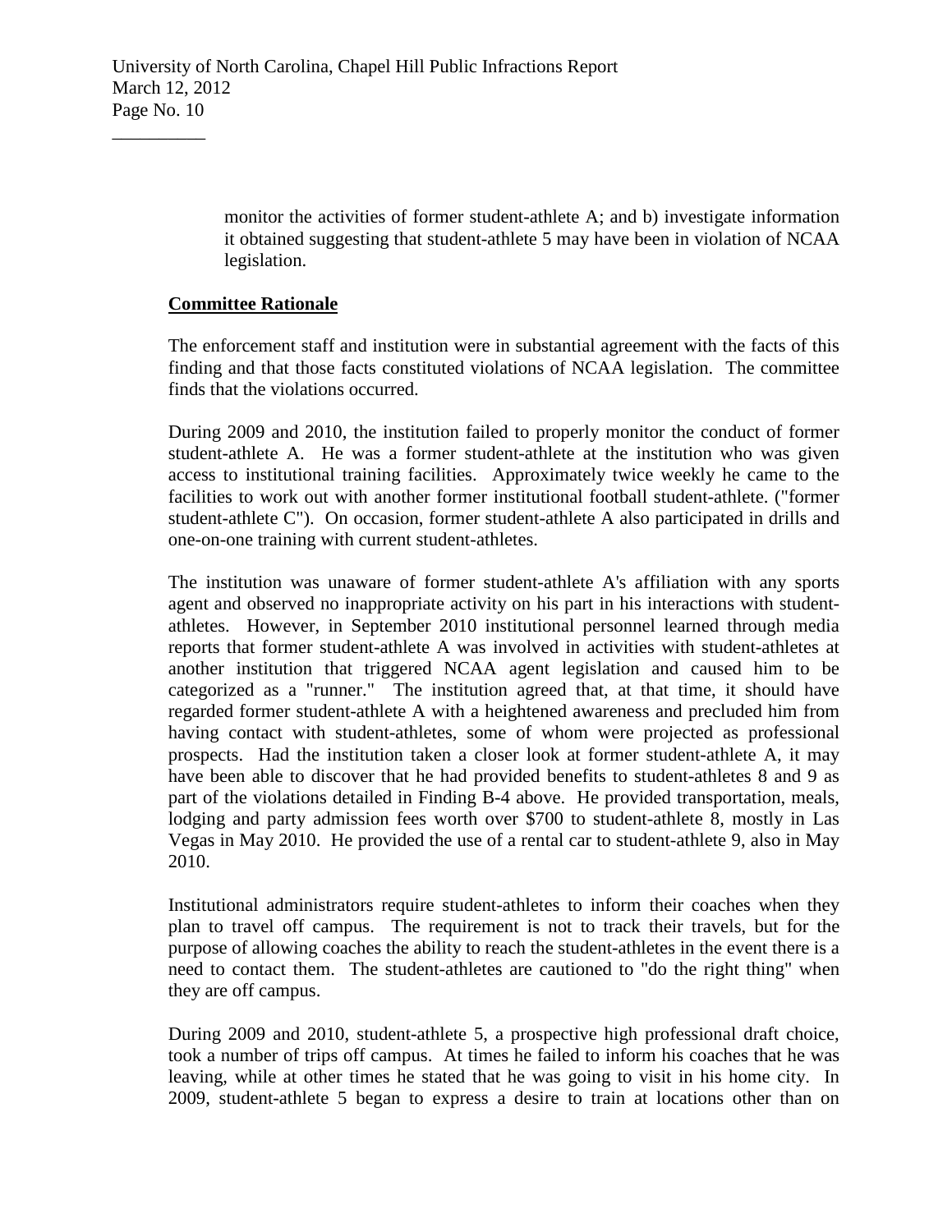campus. It was emphasized to him by coaches and administrators that he must inform the coaches when he was leaving, but he did not always do so. With his expenses paid for by sports agent 1, and without the knowledge of any institutional personnel, studentathlete 5 traveled to California in both March and July 2009. In 2010, he traveled to Miami three times between March 8 and May 31, with all expenses paid by sports agent 2. He also made trips to Washington D.C. in 2009 and 2010 that were paid for by sports agents.

Though student-athlete 5 did not tell institutional personnel he was going to travel to California and Miami, he did express a desire to train with two National Football League (NFL) players, including former student-athlete B. A simple internet search of the two NFL players would have revealed that they lived and trained in California and were clients of sports agent 1. At that point, the institution could have questioned him regarding the details of the trips, including how he was paying for the plane tickets and where he would be staying. The institution did no follow-up.

In mid- to late-May 2010, student-athlete 5 told an institutional administrator that he had traveled to Miami with a friend who was an NFL player. The administrator did not make any inquiry regarding the trip. Failing to investigate the facts surrounding the trips, which indicated a possibility that violations could occur, constituted failure to monitor. Once the information was known, the institution had a duty to follow up to ensure student-athlete 5 was not accepting impermissible benefits to bankroll his travels. The failure to monitor the situation precluded the institution from having any chance of discovering the violations.

The enforcement staff also alleged a failure to monitor because the institution did not "consistently" monitor the social networking activity of its student-athletes. The social networking site of student-athlete 5 contained information that, if observed, would have alerted the institution to some of the violations set forth above in Finding B-4.

The committee declines to impose a blanket duty on institutions to monitor social networking sites. Consistent with the duty to monitor other information outside the campus setting (beyond on-campus activities such as countable athletically related activities, financial aid, satisfactory progress, etc.), such sites should be part of the monitoring effort if the institution becomes aware of an issue that might be resolved in some part by reviewing information on a site. For example, there exists no inherent duty of institutions to monitor the purchase of clothes by student-athletes. However, if an institution obtains information that a student-athlete's clothes are being purchased by a booster, and if that student-athlete is seen wearing new and expensive clothes, a duty to investigate the student-athlete's clothing purchases would arise. Similarly, in this case the committee found a failure to monitor because the institution was informed that student-athlete 5 was either planning to travel out-of-town or had made trips out-of-town.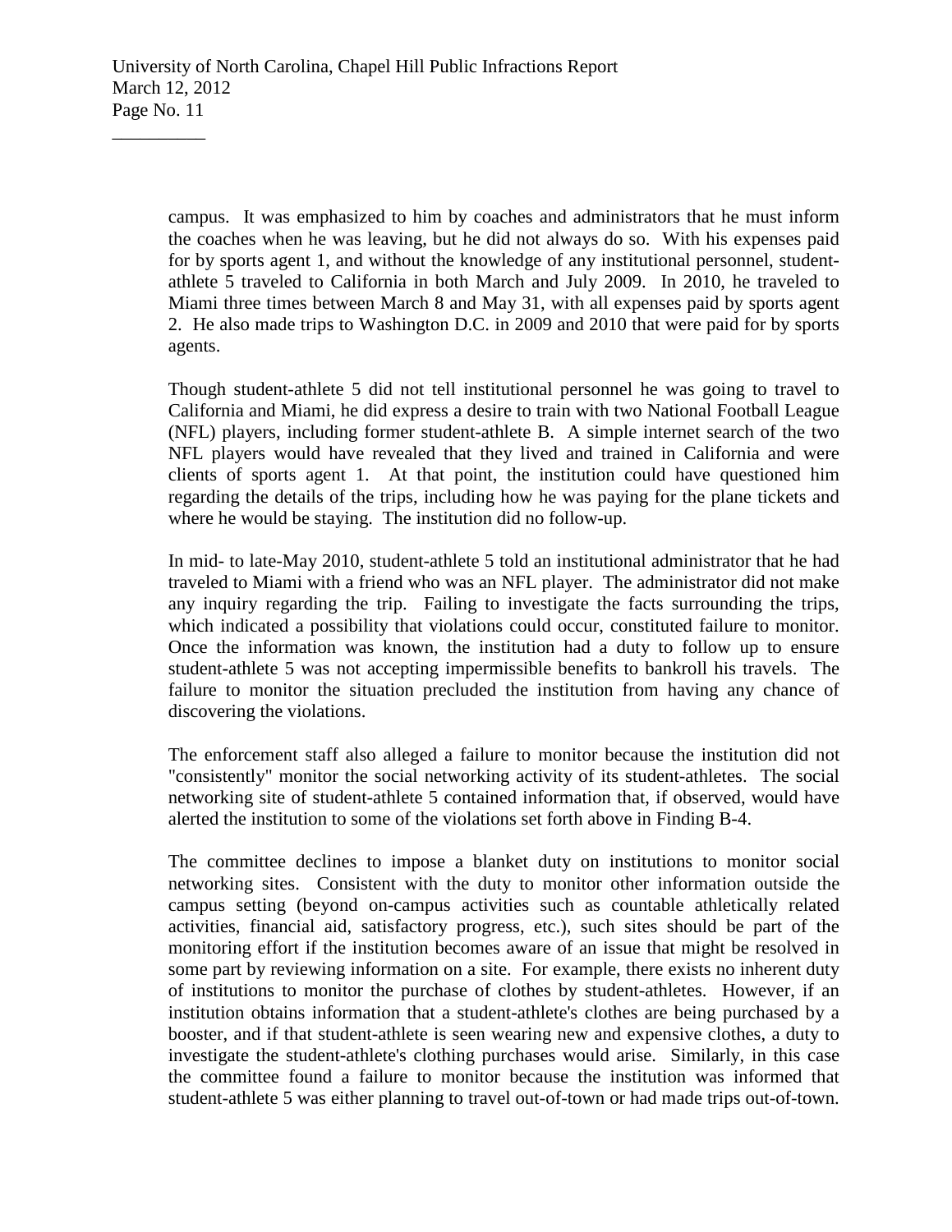The institution failed to act on that information, even though a cursory review would have shown that the travel included trips to California and Miami, locales which might have attracted the attention of the compliance department. While the institution does not have an inherent duty to monitor personal travel by student-athletes, once it became aware of the circumstances of student-athlete 5's travel it had a duty to investigate how the trips were paid for.

The same is true with social networking sites; if the institution receives information regarding potential rules violations, and if it is reasonable to believe that a review of otherwise publically available social networking information may yield clues to the violations, this committee will conclude that the duty to monitor extended to the social networking site.

The committee recognizes that social networking sites are a preferred method of communication in present society, particularly so among college-age individuals. While we do not impose an absolute duty upon member institutions to regularly monitor such sites, the duty to do so may arise as part of an institution's heightened awareness when it has or should have a reasonable suspicion of rules violations. If the membership desires that the duty to monitor social networking sites extend further than we state here, the matter is best dealt with through NCAA legislation.

# **6. UNETHICAL CONDUCT AND FAILURE TO COOPERATE. [NCAA Bylaws 10.1, 10.1-(a), 10.1-(d) and 19.01.3]**

Beginning in August 2010, the former assistant coach failed to deport himself in accordance with the generally recognized high standards of honesty and sportsmanship normally associated with the conduct and administration of intercollegiate athletics by refusing to furnish information relevant to an investigation of possible violations of NCAA legislation when requested to do so by the NCAA and by furnishing the NCAA and the institution false and misleading information.

## **Committee Rationale:**

The enforcement staff and institution were in substantial agreement with the facts of this finding and that those facts constituted violations of NCAA legislation. The former assistant coach was in agreement that he declined to provide the requested information and agree to follow-up interviews, but he stated that, because he was no longer an employee of an NCAA institution, he was not obligated to provide further information or submit to further interviews. The former assistant coach did not agree that he provided false and misleading information. The committee finds that the violations occurred.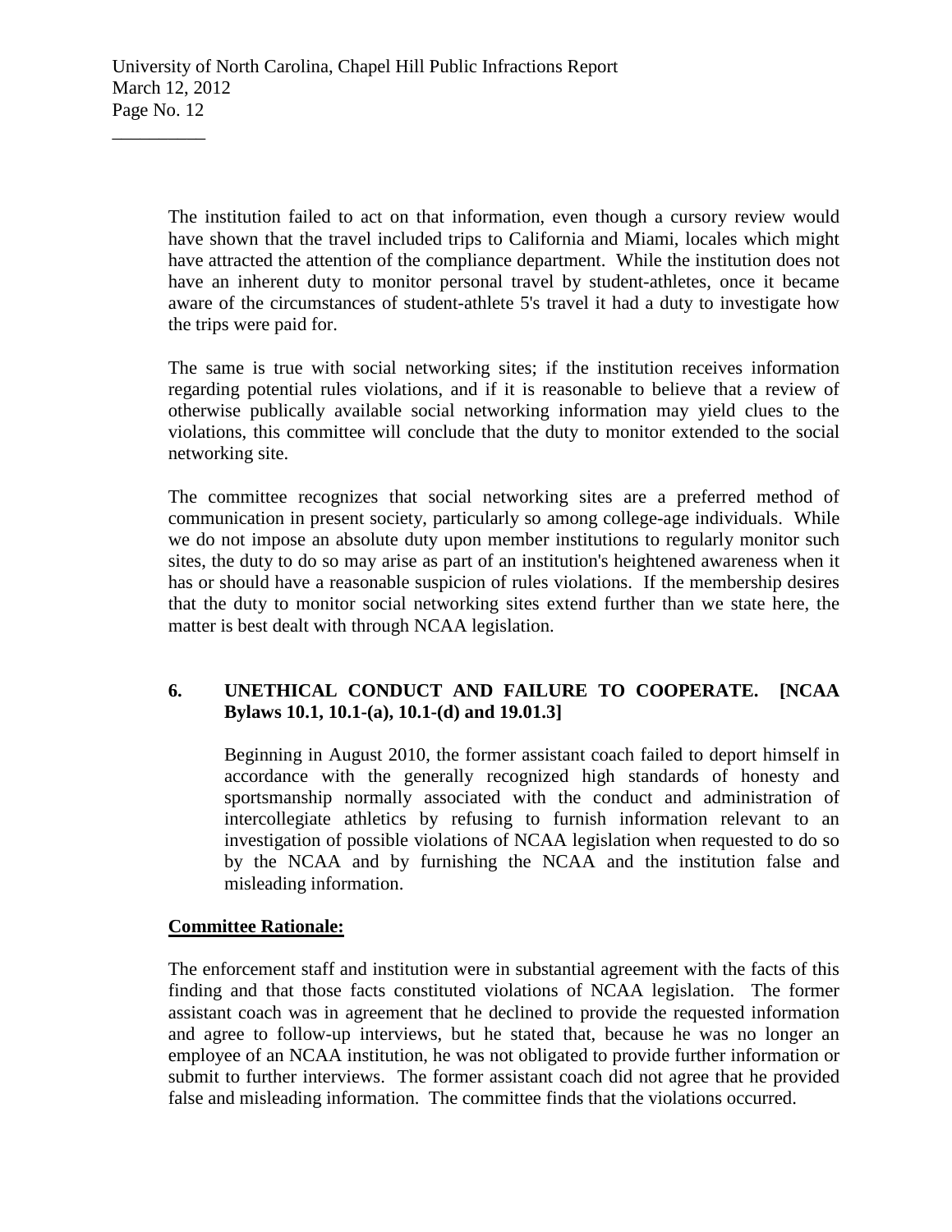As mentioned previously, in June 2010 the NCAA enforcement staff and the institution initiated an investigation into potential violations of NCAA agent legislation by studentathletes at the institution. The investigation resulted in the discovery of various violations that became the basis for Finding B-4 above. As the investigation progressed, the former assistant coach was one of many people interviewed. His interviews took place on August 3 and August 31, 2010.

One focus of the interviews was the former assistant coach's relationship with sports agency A, which is operated by sports agent 1, who had provided some of the impermissible benefits to student-athlete 5. Among other things, the investigators were particularly interested in the detail surrounding a \$45,000 deposit made into the bank account of the former assistant coach on December 26, 2007. The money originated at a bank in New York through which sports agent 1 conducted much of his business. The former assistant coach had no ties to the bank or the area where it is located.

The enforcement staff also requested limited tax information from the former assistant coach. The staff requested the loan and tax information so as to clarify the nature of the former assistant coach's relationship with sports agency A.

The requests were made after the former assistant coach had left the employment of the institution. Letters were sent to his attorney requesting the items on September 28, 2010, and March 10 and June 13, 2011. In the June 13 letter the enforcement staff also requested an additional interview. Shortly thereafter, the former assistant coach's attorney phoned the enforcement staff to inform them he would not be providing further materials or submitting to another interview.

Both in his response to the notice of allegations and at the hearing, the former assistant coach and his attorney acknowledged they had refused to turn over the requested information and submit to another interview. They argued they were not required to do so because 1) the former assistant coach was, at the time of the request, no longer employed by an NCAA member institution; 2) the \$45,000 transaction was a personal loan that did not constitute athletically related income; 3) the subjects had already been discussed in the former assistant coach's interviews; 4) the former assistant coach had already provided numerous bank records; 5) the former assistant coach had been subjected to a "rush to judgment" during the investigation; and 6) any information he provided was being "twisted" against him.

Bylaw 10.1 applies to former institutional staff members as well as present employees, thus the former assistant coach's obligation did not end when his employment at the institution did. And while the committee notes in the former assistant coach's favor that he consented to two interviews and provided a number of documents, it is not unusual,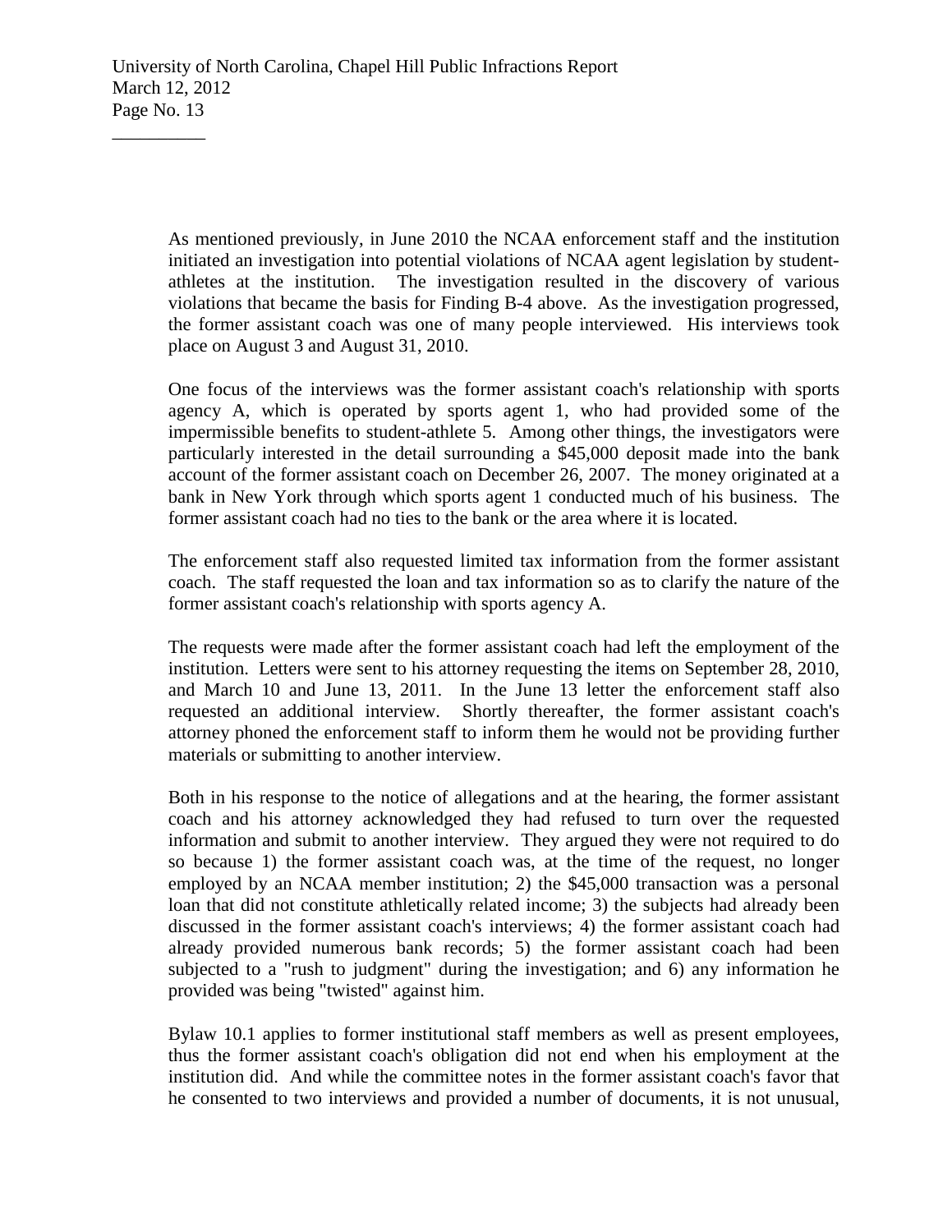during the course of an investigation, for information to be developed that leads to requests for further evidentiary items. As long as the further requests are in good faith and not unduly burdensome, they must be complied with. The committee concluded that the requests to the former assistant coach were neither excessive in nature nor made for any illegitimate purpose; they were made in furtherance of legitimate questions that arose relevant to issues that had not yet been resolved. The enforcement staff was specifically interested in whether the former assistant coach had ever been employed by or received payments from sports agent 1 or his sports agency, information which was germane to questions in the case. The requested records could have helped establish the answers. As such, the former assistant coach had an obligation under Bylaw 10.1 to comply with the requests.

The former assistant coach and sports agent 1 were, by former assistant coach 1's own description, "lifelong best friends" since first becoming acquainted in 1984. The former assistant coach called sports agent 1 an "ever present" figure in his life. Shortly after being released as head football coach of an NCAA member institution in November 1998, the former assistant coach and his family moved to California, at least in part to be near sports agent 1. The former assistant coach remained in California until 2002.

During his August 3 and 31, 2010, interviews with the enforcement staff and institution, the former assistant coach was asked numerous times if he had ever been employed by sports agent 1 or his sports agency (sports agency A). On each occasion he denied that he had ever worked for them or been compensated by them, stating only that he "was just training guys" who happened to be clients of the sports agency. However, in a brochure published and disseminated by the sports agency, the former assistant coach is described as vice president/football operations. He is quoted in the brochure as saying "Together with [sports agent 1], I can utilize what I've learned and be there for *our* clients to help lead them down the path to NFL prominence" (emphasis added). The brochure also states "[The former assistant coach] made the move into athletics representation because he feels he can have a greater on-going positive impact on the careers of athletes than merely coaching them in college for four years."

When asked why the statements and his photograph appeared in the brochure, the former assistant coach stated that he just needed a title and that the brochure was produced in 1999, at a time when he was "thinking" about working for the sports agency. However, the brochure contains a picture of a client of the agency, dressed in his NFL uniform, who did not enter the professional ranks until 2001, meaning the brochure was in production for at least a couple of years.

Further, the former assistant coach possessed a credit card issued to the sports agency. Early in his first interview he was asked to list all credit cards he possessed and did so, detailing a number of debit and credit cards he either presently or formerly held. He did not mention a card in the name of the sports agency. Asked specifically about a card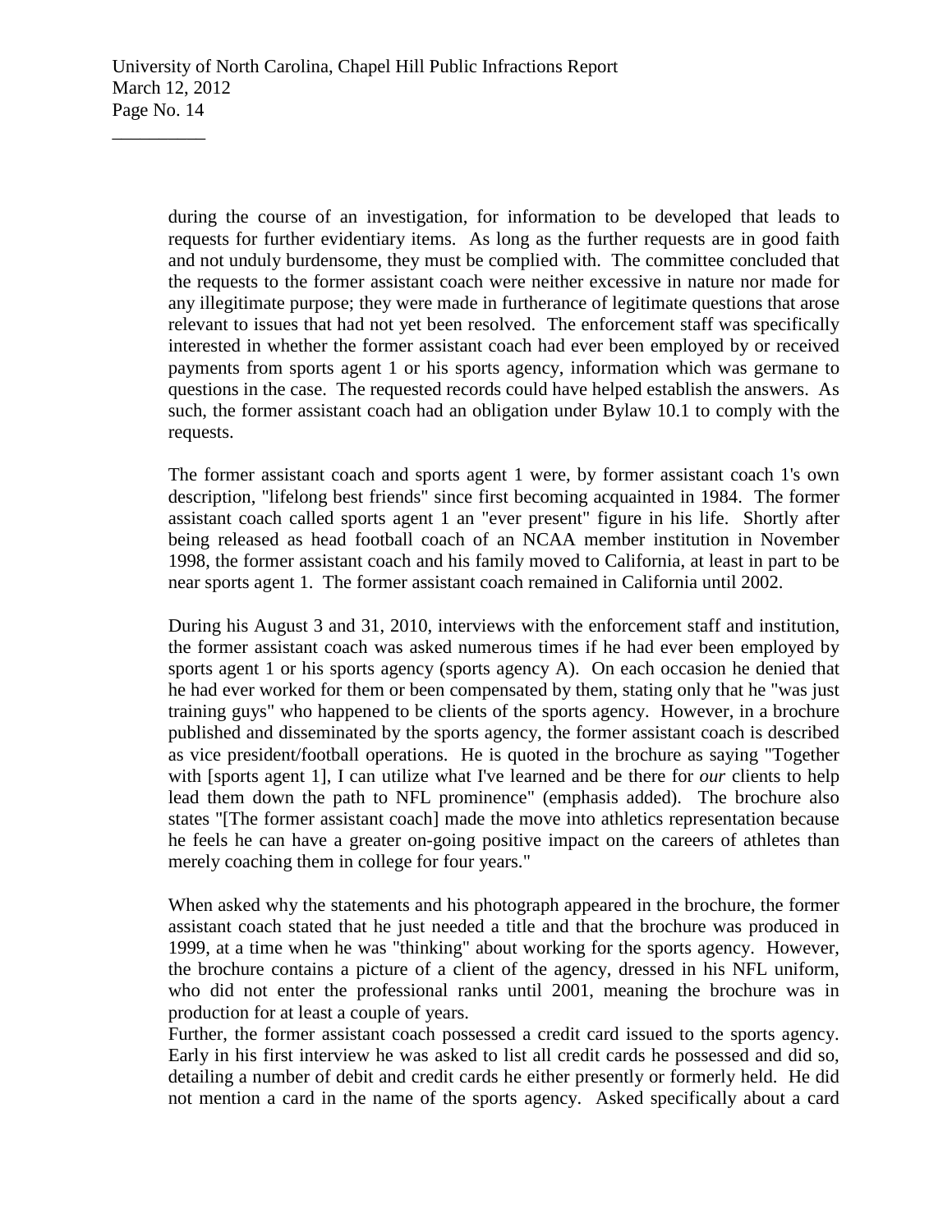issued to the sports agency, he stated "I didn't have a card through [the sports agency]" and "I just don't know for sure. I don't think I did though." At the time of his second interview, after being told the enforcement staff intended to review his credit report to determine all credit cards he held, he acknowledged he held a credit card in the name of the sports agency from 1999 to 2007 and that sports agent 1 helped pay off the balances due.

Once the former assistant coach's credit report was obtained, it was found to list sports agency A as one of his employers. His explanation was that he "used [sports agency A] as a reference" when looking to rent or buy something. Finally, an individual employed by sports agency A from 2000 to 2004 ("sports agency employee") stated that the former assistant coach worked at the agency from 2000 to 2002. The sports agency employee was able to provide a detailed description of sports agency A's office layout, and he named all others working in the agency at the time the former assistant coach was employed there. He described the former assistant coach as a "partner" of sports agent 1 who trained the clients and helped recruit student-athletes to the company. The former assistant coach attended lunches and other meetings with potential clients and was the individual who was best able to "sell" the agency.

The committee noted that, in spite of the former assistant coach's assertion that he used sports agency A as a reference when seeking loans or leases, he did not produce any documentation to that effect.

At the hearing, and in a reversal of his previous position, the former assistant coach expressed a willingness to provide the tax and loan records sought by the enforcement staff. Without ruling on the issue of timely compliance, the committee granted him time to make the materials available. Following the hearing, his attorney and the NCAA enforcement staff engaged in discussions regarding the circumstances under which the documents would be produced. Finally, in early February 2012, further documentation was delivered to the enforcement staff.

The belated delivery of the documents precluded the enforcement staff from the ability to question the former assistant coach about the documents or follow up on his answers. We find that the failure to make a timely delivery of the documents constituted failure to cooperate. The documents were not delivered for over three months following the hearing, resulting in a significant delay in bringing this matter to a conclusion and finalizing and releasing this report. All parties to infractions proceedings are entitled to have cases processed as expeditiously as possible. Even though the former assistant coach had steadfastly refused to provide the requested documents prior to the hearing, once he indicated a willingness to supply the documents the final adjudication of the case was postponed to allow him to do so. To the detriment of the institution, the other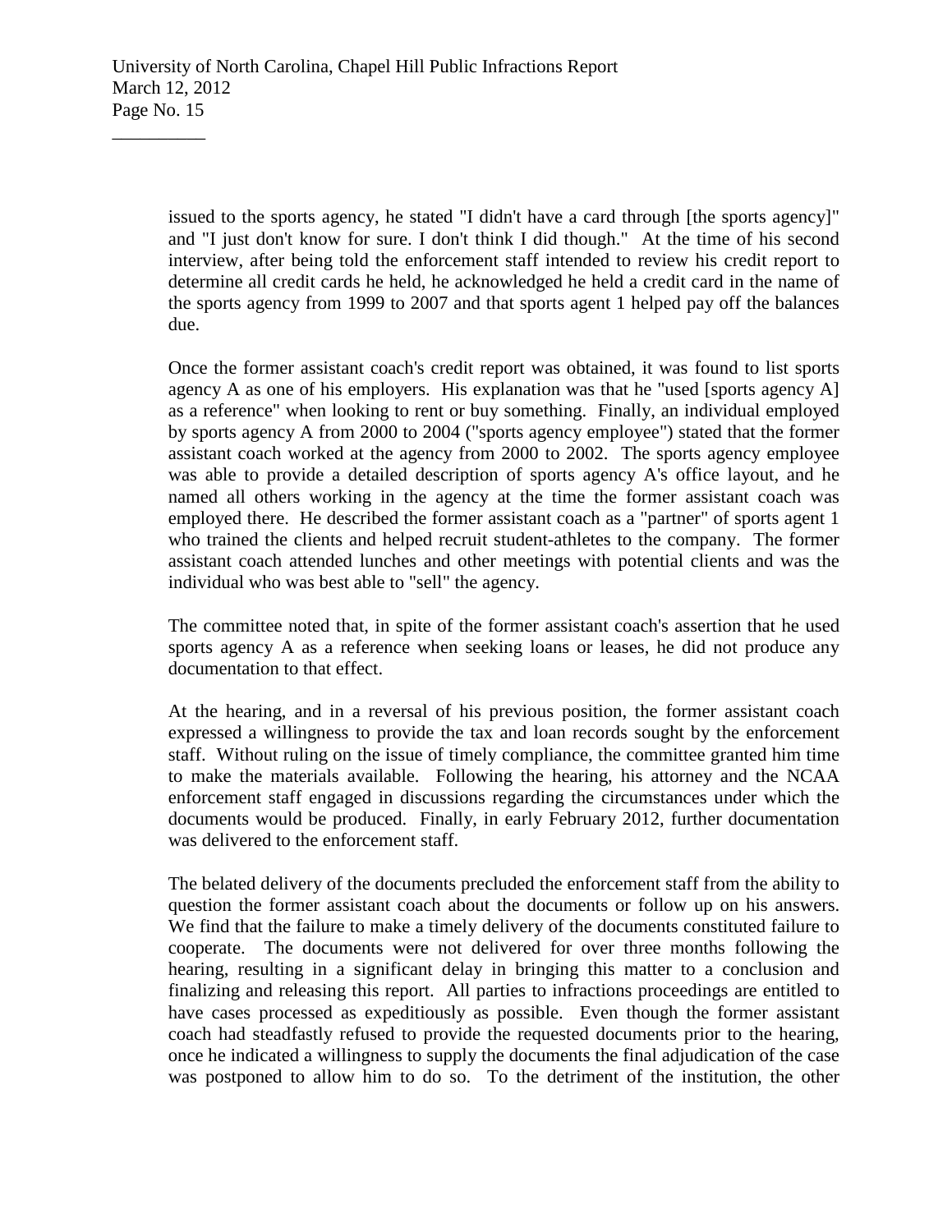involved parties and the infractions process, he then took over three additional months to supply the materials.

The committee notes the former assistant coach's contention that his tax information does not show the receipt of any earned income from sports agent 1 or his sports agency. While relevant, tax filings are not dispositive of the bylaw compliance issue before us. We find that there was enough business history and ongoing business-related interaction that the former assistant coach should have reported the receipt of the money, whether it was earned income or not, to the institution. His failure to do so was damaging to the institution and constituted a breach of his duty under Bylaw 11.2.2. (See Finding B-7 below).

Based on the totality of evidence, the committee concludes that the former assistant coach was either employed by or compensated by sports agent 1 and sports agency A. His denials, as well as his refusals to submit to a further interview and provide pertinent information in a timely manner, constituted unethical conduct.

# **7. FAILURE TO REPORT OUTSIDE INCOME. [NCAA Bylaw 11.2.2]**

From May 2007 to October 2009, the former assistant coach did not report \$31,000 in athletically related outside income from sports agency A. Specifically, the former assistant coach received wire transfers in amounts ranging from \$1,000 to \$10,000 from sports agency A's bank account into his personal bank account on seven occasions; however, he did not provide a written account of the income to the institution, as required by NCAA legislation.

## **Committee Rationale**

The enforcement staff and the institution were in substantial agreement as to the facts of this finding and that those facts constitute violations of NCAA legislation. The former assistant coach agreed that he received money from the sports agency but denied that he had an obligation to report the money to the institution because it was not athletically related income. The committee finds that the violation occurred.

NCAA Bylaw 11.2.2 requires all full- or part-time athletics personnel to annually provide a written accounting of all athletically related income and benefits received from sources outside the institution. Before it is necessary for the income or benefits to be reported, the individual must be employed in an athletics capacity by a member institution and must receive income or benefits related to an athletics purpose.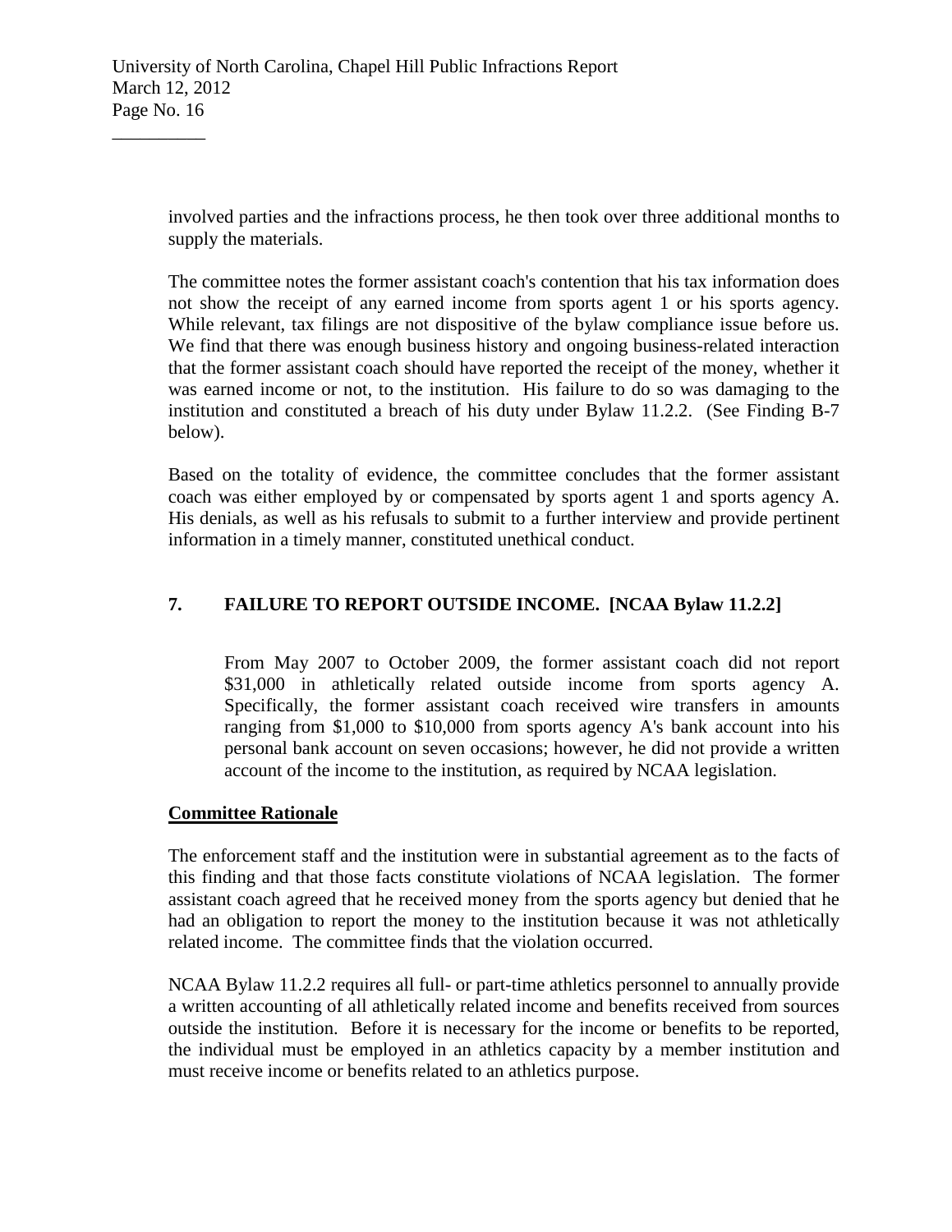The former assistant coach was employed by the institution from early 2007 through August 2010. In his appointment letter dated April 13, 2007, and in his reappointment letters in the following years, he was instructed that he needed prior written approval for all athletically related income from sources outside the institution. Additionally, all athletics staff members were educated on the need to comply with Bylaw 11.2.2.

It is undisputed that, during his time as an institutional employee, the former assistant coach received a number of wire transfers from sports agency A's account as follows:

--May 21, 2007: \$10,000; --June 22, 2007: \$1,000; --October 25, 2007: \$2,500; --December 4, 2007: \$3,000; --April 1, 2008: \$5,000; --March 31, 2009: \$5,000; --October 15, 2009: \$5,000.

 $\overline{\phantom{a}}$  , where  $\overline{\phantom{a}}$ 

It is also undisputed that the former assistant coach did not report the income to the institution.

In his response and at the hearing, the former assistant coach characterized the transfers as gifts from a friend at a time when the former assistant coach was experiencing financial difficulties. Were that the case, the income/benefits would not have to be reported as athletically related income. However, the committee finds the payments were related to the former assistant coach's relationship with sports agent 1 and his agency. The relationship included the former assistant coach providing information related to potential clients (that is, current student-athletes) and his efforts to coordinate relationships between sports agent 1 and potential clients.

As stated in Finding B-6, the former assistant coach was in a business relationship with sports agent 1. It cannot be determined with certainty when their business relationship began, but, generally, it appears to have commenced in early 1999, when the former assistant coach moved to California after being released from his position as a head football coach. There was no showing that the partnership continued to exist in a formal sense after 2002, when the former assistant coach moved out of California and, within a year, began coaching on the collegiate level again.

But the committee noted that the relationship between the former assistant coach and sports agent 1 was strong both prior to 1999 and after 2002. The two individuals met in 1984 and, by the former head coach's own admission, were best friends. A former student-athlete ("former student-athlete D") at the institution where the former assistant coach worked in various capacities from 1985 to 1998 described in detail for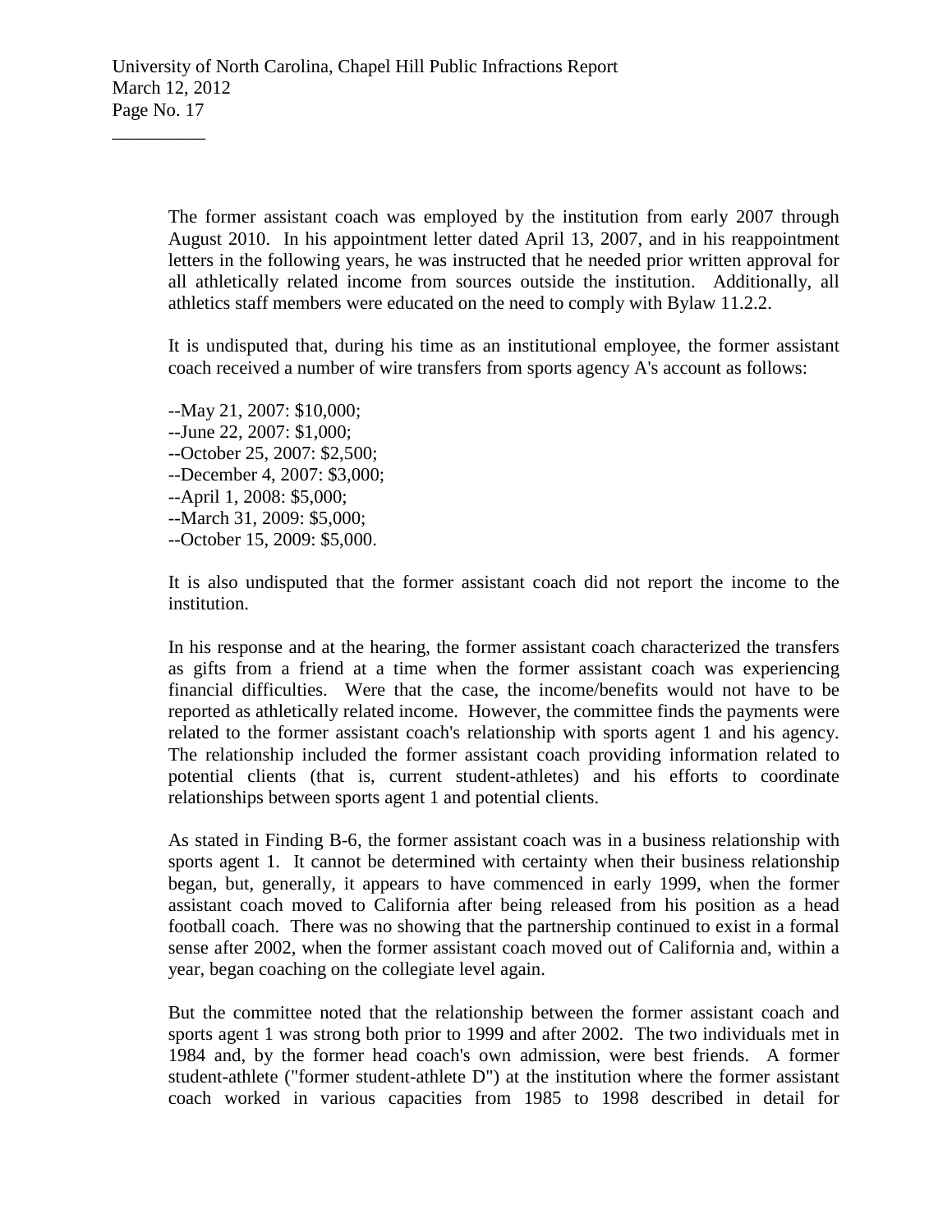investigators how, back in 1985, the former assistant coach steered him toward sports agent 1 and was "instrumental" in former student-athlete D, a highly coveted professional prospect, signing with sports agent 1's agency (sports agency A). Former student-athlete D also stated that the former assistant coach had relationships with other student-athletes who eventually retained sports agent 1 (though some of those individuals denied being steered to sports agent 1 by the former assistant coach), with some of those relationships also going back many years.

Former student-athlete D stated he had no malice toward the former assistant coach. His statements, which were clear and detailed, were consistent with statements made by others, and the committee did not detect any hidden agenda on his part.

The sports agency employee also provided detailed information regarding studentathletes recruited by the former assistant coach to sports agency A, even though the former assistant coach denied ever doing so. The sports agency employee stated that the recruitment efforts of the former assistant coach continued even after the former assistant coach left the sports agency in 2002 to return to coaching on the collegiate level. The sports agency employee had personal knowledge of the former assistant coach recruiting a client for the sports agency in 2002, the first client sports agent 1 ever signed from the institution whose staff the former assistant coach joined upon leaving sports agency A. Similarly, within a year after the former assistant coach joined the coaching staff of a second institution in 2003, sports agent 1 signed a client from that institution. Later, while still at the second institution, the former assistant coach personally introduced the sports agency employee to two potential clients from that institution, provided contact information and "helped to support" the sports agency employee in his bid to land the two student-athletes as clients. The sports agency employee was able to sign both student-athletes for sports agency A.

Once the former assistant coach began working at North Carolina in 2007, sports agency A landed former student-athlete B as its first-ever client from the institution. The former assistant coach was former student-athlete B's position coach during the 2007 season, after which time former student-athlete B retained the services of sports agent 1. The former assistant coach acknowledged a close relationship with former student-athlete B and that sports agent 1 was interested in representing him.

The committee concludes that the former assistant coach continued recruiting clients for sports agency A even after he returned to coaching in 2002.

Due to sports agent 1 and former student-athlete B declining to be interviewed, the enforcement staff was unable to ascertain the exact date former student-athlete B retained sports agent 1. However, the committee noted that payments to the former assistant coach from sports agent 1 occurred on October 25, 2007 - \$2,500 and December 4, 2007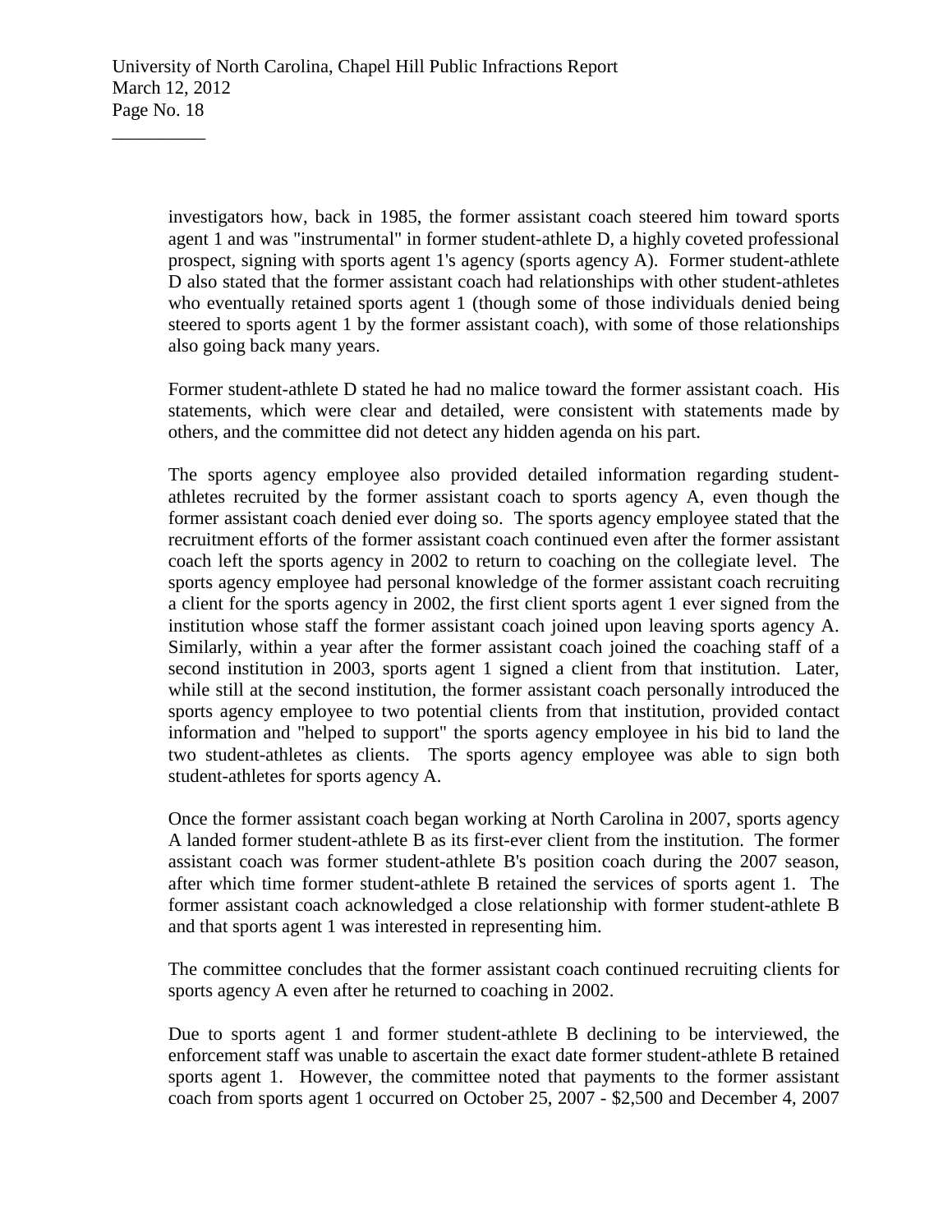- \$3,000. The dates are significant in that they generally correspond with the time former student-athlete B's senior season of football was winding down and he would have been looking to retain the services of an agent. As stated above, former student-athlete B picked sports agent 1 to represent him, the first student-athlete from the institution to ever do so. Though the evidence is circumstantial, the committee finds that the payments on October 25 and December 4 were made in furtherance of the relationship in which the former assistant coach was compensated for supplying information to sports agent 1 and influencing student-athletes toward him and his sports agency.

On April 1, 2008, sports agent 1 wired \$5,000 to the former assistant coach. The significance of the timing is that the payment occurred immediately prior to the NFL draft. The committee finds that it too was related to the former assistant coach assisting sports agent 1 in becoming the representative of former student-athlete B.

On both March 31, 2009, and October 15, 2009, sports agent 1 wired payments of \$5,000 to the former assistant coach. During the same time frame, student-athlete 5 was on campus; he played as a junior in the fall of 2009 and considered foregoing his senior year of athletics eligibility to enter the professional ranks prior to the 2010 season. The former assistant coach was student-athlete 5's position coach.

As well as could be determined, student-athlete 5 and sports agent 1 met for the first time in March 2009, when student-athlete 5 traveled to California to train with former studentathlete B, who by that time was residing there. Despite the fact that sports agent 1 had, prior to the trip, never met student-athlete 5, sports agent 1 paid student-athlete 5's expenses for the trip in violation of NCAA rules (see Finding B-4 above).

It is reasonable to conclude that sports agent 1 and student-athlete 5 became acquainted through the efforts of the former assistant coach. The former assistant coach's claims that he did not know sports agent 1 was recruiting student-athlete 5 during this time frame were unpersuasive. As noted earlier, the former assistant coach and sports agent 1 were close friends who spoke frequently. Further, phone records confirmed regular contact among student-athlete 5, sports agent 1 and the former assistant coach from March 6 to March 14, 2009, the exact days student-athlete 5 was in Los Angeles meeting sports agent 1 for the first time. Of particular note to the committee was a series of phone calls on March 7 at 6:30 p.m., the former assistant coach spoke to sports agent 1 for three minutes. The former assistant coach then immediately called student-athlete 5. Later on the same evening, the former assistant coach called student-athlete 5 at 10:02 p.m. before phoning sports agent 1 at 10:06 p.m. Also significant were two March 11 phone calls from the former assistant coach to student-athlete 5's high school coach ("high school coach") at 4:37 p.m. and 4:44 p.m., followed immediately by a call to sports agent 1 at 4:45 p.m. It was the high school coach who student-athlete 5 initially claimed in his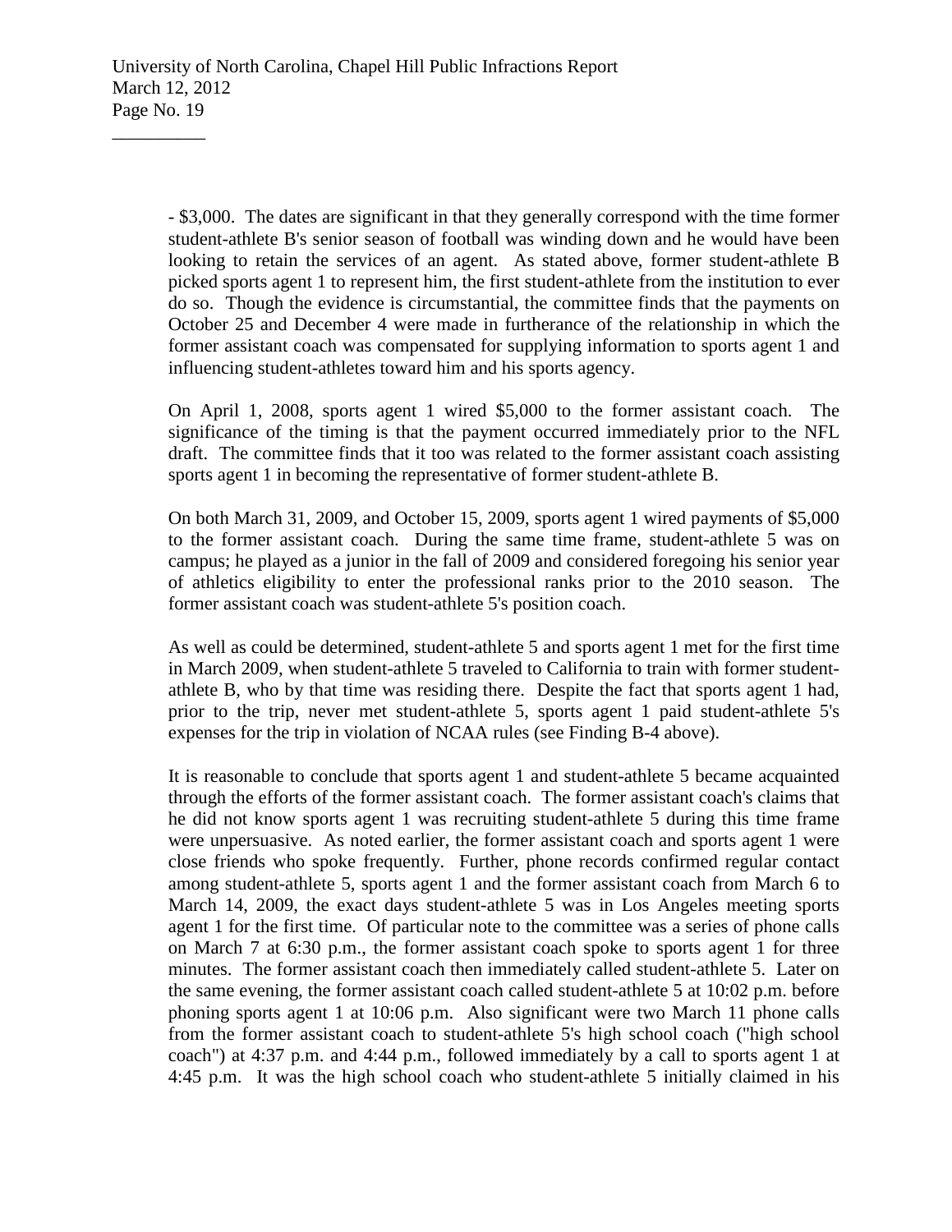interviews purchased the plane ticket for him to travel to California before records confirmed the purchase was made by sports agent 1.

The evidence that the former assistant coach was aware sports agent 1 and student-athlete 5 were communicating is overwhelming. It reasonably follows that he was also aware their communication dealt with sports agent 1 representing student-athlete 5.

The former assistant coach claimed to be unaware that student-athlete 5 was in Los Angeles to train. Based on the phone calls detailed above, which occurred while studentathlete 5 was in California, the committee is unpersuaded by this claim. Similarly, the former assistant coach's claims that he was unaware sports agent 1 was recruiting student-athlete 5 are not persuasive. Even though the former assistant coach claimed no knowledge of sports agent 1 recruiting student-athlete 5, he acknowledged in one of his interviews that he told sports agent 1 not to contact him about student-athlete 5 and to instead go through the high school coach to recruit him. This shows an awareness that his best friend, a person he spoke to frequently, desired to represent student-athlete 5. To believe the former assistant coach was unaware is contrary to common sense and the weight of the evidence.

In 2009, the first \$5,000 payment to the former assistant coach was made on March 31, two weeks after student-athlete 5 returned from the first California trip financed by sports agent 1. The second \$5,000 payment was received by the former assistant coach on October 15. The committee finds the payments were made by sports agent 1 in return for the former assistant coach helping guide potential clients to sports agency A.

The former assistant coach's assertions that the payments were made to help him out of financial difficulty are not persuasive. On October 25, 2007, the date of the \$2,500 payment, the former assistant coach had over \$52,000 in the bank and was being paid over \$10,000 per month by the institution. In April 2008, the time of the first \$5,000 payment, he had over \$23,000 in the bank and was still being paid over \$10,000 per month. By March 2009 his monthly pay had increased to over \$12,000, and in October 2009 he was being paid \$13,339.51 per month. While he had debts and obligations, the evidence does not support that he was in particular financial peril at the times of the payments.

Further, the former assistant coach told the enforcement staff in his initial interview that he had no financial problems. It was not until subsequent interviews that he indicated he had financial struggles, including the payment of tuition for his children and mortgage and lease payments on various residences he maintained as he changed coaching positions. However, as outlined above, the committee finds that the payments made to the former assistant coach from sports agent 1 were made to compensate him for his work for the sports agency and the access he provided to NFL-caliber student-athletes.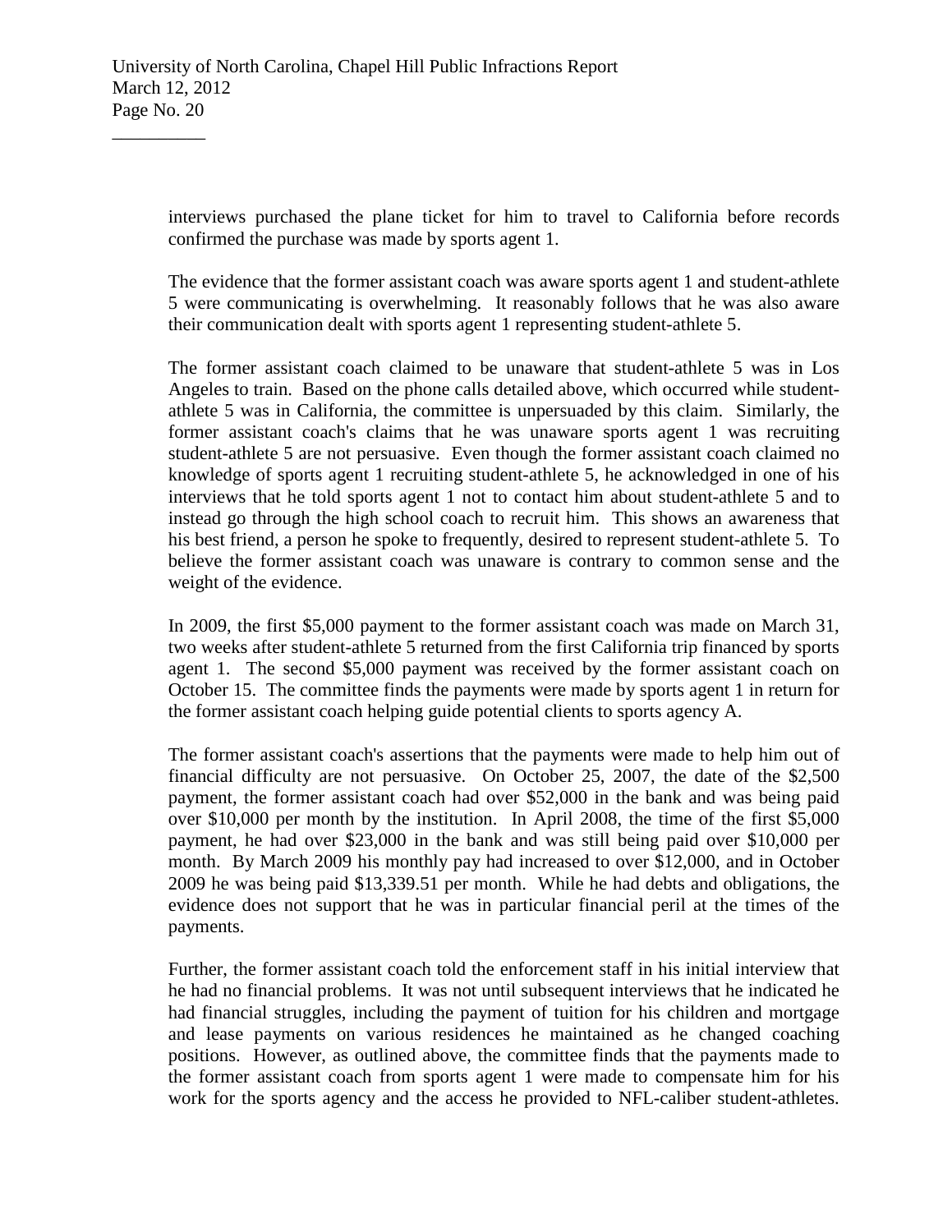Therefore, the committee finds that the first two payments made in May 2007 also constituted athletically related income from sources outside the institution.

Because the committee finds that the funds paid to the former assistant coach were, at least in material part, compensation for his assistance in guiding potential clients to the sports agency, they were athletically related income. The former assistant coach violated NCAA rules when he failed to report the income to the institution.

## **C. PENALTIES.**

 $\overline{\phantom{a}}$  , where  $\overline{\phantom{a}}$ 

For the reasons set forth in Parts A and B of this report, the Committee on Infractions found that this case involved major violations of NCAA legislation. In determining the appropriate penalties to impose, the committee considered the institution's self-imposed penalties and corrective actions. [Note: The institution's corrective actions are contained in Appendix Two.]

The committee also considered the institution's cooperation in the processing of this case. Cooperation during the infractions process is addressed in Bylaw 19.01.3 - **Responsibility to Cooperate**, which states in relevant part that, "All representatives of member institutions shall cooperate fully with the NCAA enforcement staff, Committee on Infractions, Infractions Appeals Committee and Board of Directors. The enforcement policies and procedures require full and complete disclosure by all institutional representatives of any relevant information requested by the NCAA enforcement staff, Committee on Infractions or Infractions Appeals Committee during the course of an inquiry." Further, NCAA Bylaw 32.1.4 – **Cooperative Principle**, also addresses institutional responsibility to fully cooperate during infractions investigations, stating, in relevant part, "The cooperative principle imposes an affirmative obligation on each institution to assist the enforcement staff in developing full information, to determine whether a possible violation of NCAA legislation has occurred and the details thereof." The committee determined that the cooperation exhibited by the institution met its obligation under Bylaws 19.01.3.3 and 32.1.4.

The institution had educated its tutors regarding academic improprieties and its coaches regarding outside athletically related income. It self-discovered the academic fraud and took decisive action when the former assistant coach's violations came to light. It cooperated fully, is not a repeat violator and, although there is a finding of failure to monitor, the institution exhibited appropriate control over its athletics program. Nonetheless, the violations in this case were serious and widespread, involving academic fraud, the receipt of over \$27,000 in impermissible benefits from individuals including agents/runners by seven student-athletes, and unethical conduct by the former assistant coach. The committee concluded that, in light of the serious nature of the violations, the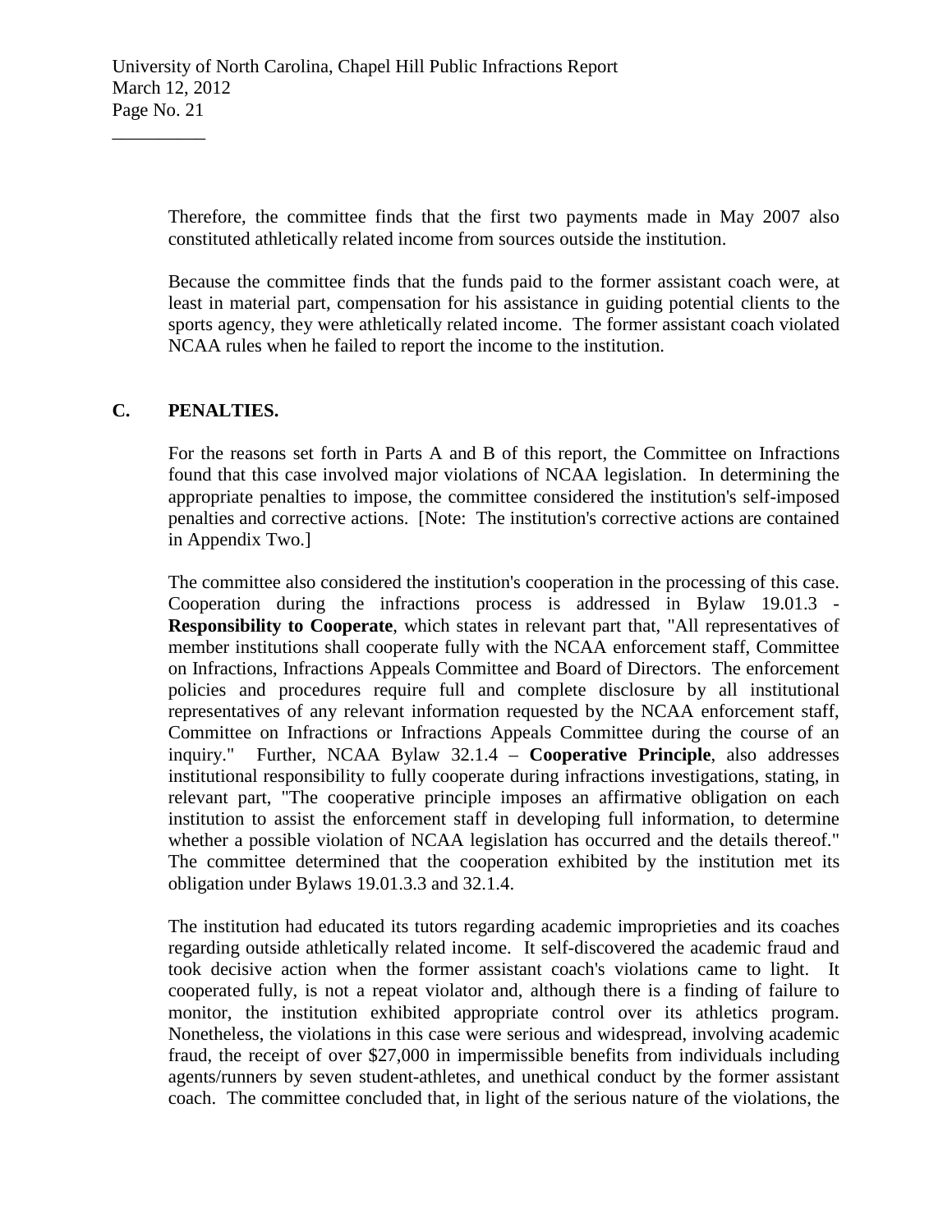institution did not warrant relief from the penalties to be imposed by the committee in this case.

1. Public reprimand and censure.

 $\overline{\phantom{a}}$  , where  $\overline{\phantom{a}}$ 

- 2. Three years of probation from March 12, 2012, through March 11, 2015. (The institution self-imposed a two-year period of probation beginning on September 19, 2011).
- 3. The institution will vacate all victories by the football program during the 2008 and 2009 seasons (Institution imposed). The vacations shall be effected pursuant to NCAA Bylaws 19.5.2.2-(e)-(2) and 31.2.2.3. Further, if any ineligible studentathletes competed in the postseason after either the 2008 or 2009 season, that participation shall be vacated as well.

The individual records of all student-athletes who competed while ineligible shall also be vacated. Further, the institution's records regarding football, as well as the record of the former head coach will reflect the vacated records and will be recorded in all publications in which football records are reported, including, but not limited to institutional media guides, recruiting material, electronic and digital media plus institutional, conference and NCAA archives. Any institution which may subsequently hire the former head coach shall similarly reflect the vacated wins in his career records documented in media guides and other publications cited above. Head coaches with vacated wins on their records may not count the vacated wins to attain specific honors or victory "milestones" such as  $100<sup>th</sup>$ ,  $200<sup>th</sup>$ or 500<sup>th</sup> career victories.

Any public reference to these vacated contests shall be removed from athletics department stationery, banners displayed in public areas and any other forum in which they may appear.

Finally, to ensure that all institutional and student-athlete vacations, statistics and records are accurately reflected in official NCAA publication and archives, the sports information director (or other designee as assigned by the director of athletics) must contact the NCAA director of statistics and appropriate conference officials to identify the specific student-athlete(s) and contest(s) impacted by the penalties. In addition, the institution must provide the NCAA statistics department a written report, detailing those discussions with the director of statistics. This document will be maintained in the permanent files of the statistics department. This written report must be delivered to the NCAA statistics department no later than 45 days following the initial Committee on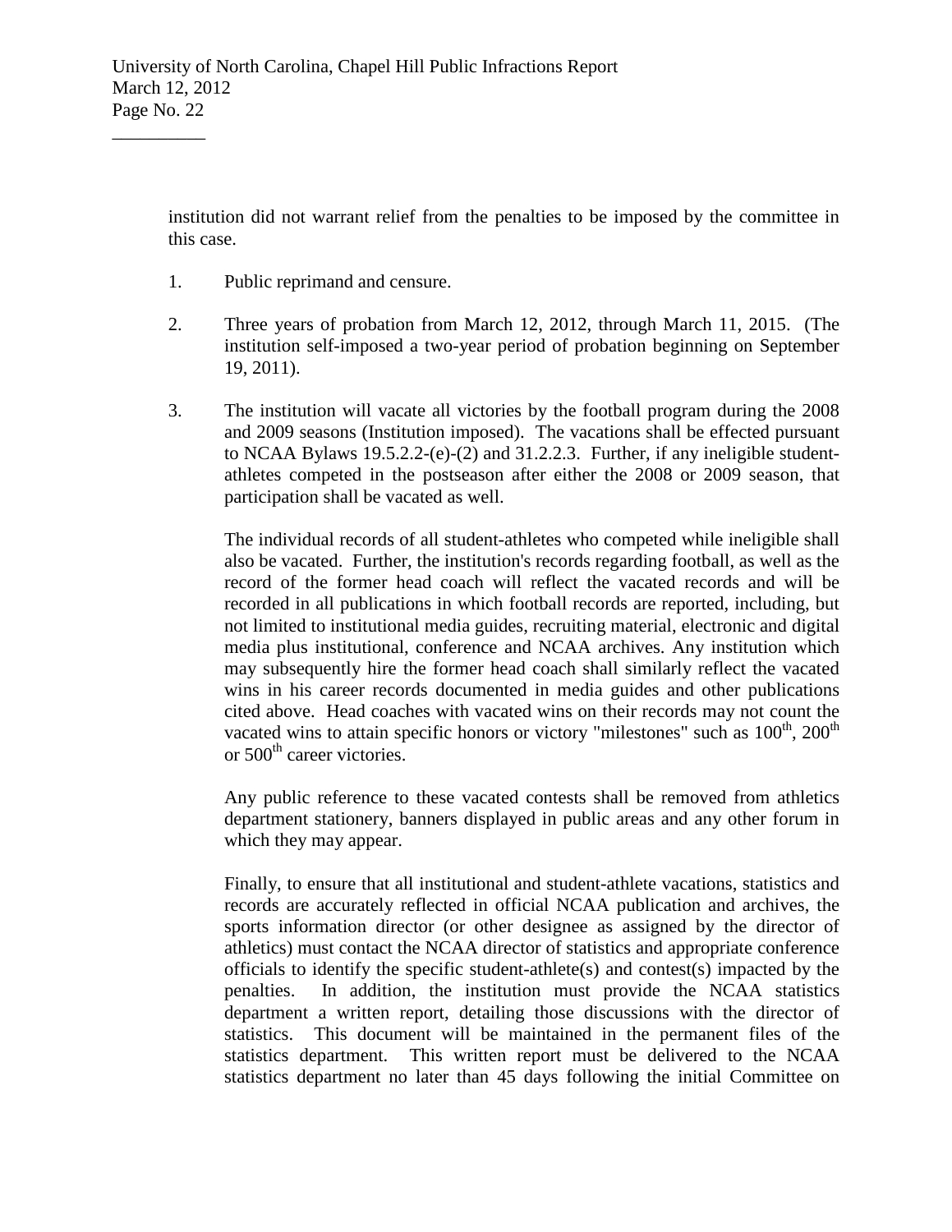Infractions release or, if the vacation penalty is appealed, the final adjudication of the appeals process.

- 4. The institution will reduce by a total of 15 the number of both initial and total grants-in-aid over a three-year period covering the 2012-13, 2013-14 and 2014-15 academic years. The institution proposed a reduction of nine initial and total grants over the same period. The reductions shall be applied as follows:
	- a. A reduction of five initial and total grants in aid for the 2012-13 academic year;
	- b. A reduction of five initial and total grants in aid for the 2013-14 academic year; and
	- c. A reduction of five initial and total grants in aid for the 2014-15 academic year.

Due to the timing of the release of this report, the committee recognizes that the institution may have already committed a full complement of initial and total football grants for the 2012-13 academic year. Therefore, if the institution wishes to do so, it may request that the committee delay the imposition of this penalty for one year.

- 5. The institution will pay a monetary fine of \$50,000. (Institution imposed).
- 6. On October 4, 2010, the department of athletics issued a disassociation letter to the former student-athlete. The letter incorporates the requirements of Bylaw 19.5.2.4. (Institution imposed).
- 7. On November 5, 2010, the department of athletics issued a disassociation letter to the former tutor. The letter incorporates the requirements of Bylaw 19.5.2.4. (Institution imposed).
- 8. Because of their involvement in the impermissible academic activities detailed in Finding B-1, student-athletes 1, 2 and 3 competed in certain football contests during the 2008, 2009 and 2010 seasons while ineligible. Due to them receiving the impermissible benefits detailed in Finding B-4, student-athletes 5, 7 and 8 all participated in 13 games of the 2009 season while ineligible. In total, the six student-athletes participated in 71 football contests among them during the 2008, 2009 and 2010 seasons while ineligible for intercollegiate competition. Due to the ineligible participation of the six football student-athletes, four of whom made substantial contributions to the football team's success, the institution received a significant competitive advantage. Further, as set forth in Findings B-1 and B-5, this case included a failure to monitor by the institution and the commission of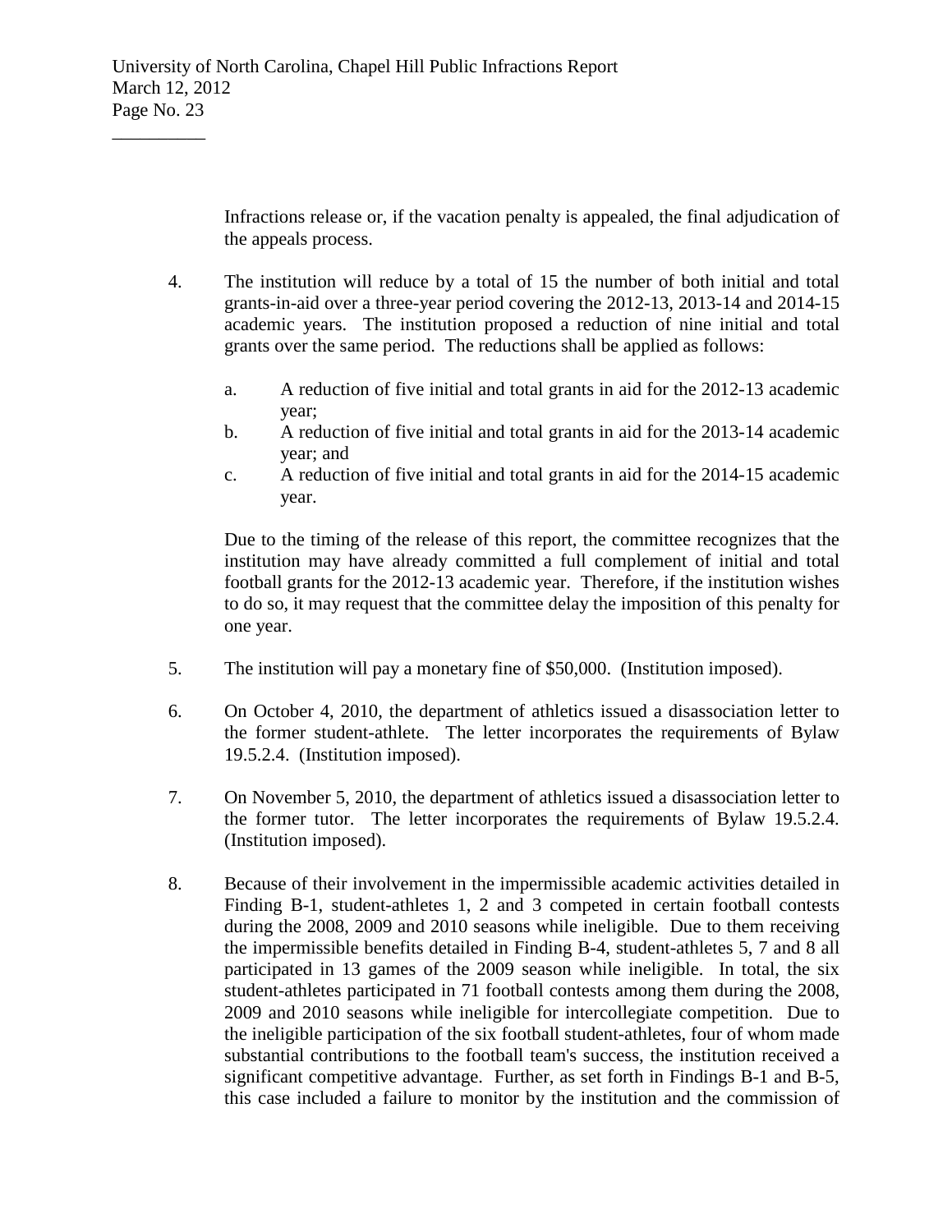University of North Carolina, Chapel Hill Public Infractions Report March 12, 2012 Page No. 24

 $\overline{\phantom{a}}$  , where  $\overline{\phantom{a}}$ 

academic fraud by an institutional employee. Therefore, in accordance with NCAA Bylaw 19.5.2-(g), the institution's football team shall end its 2012 season with the playing of its last regularly scheduled, in-season contest and shall not be eligible to participate in any postseason competition, including a conference championship game or bowl game. Further, during the 2012 season the institution shall not be allowed to take advantage of any of the exemptions provided in Bylaw 17.9.5.2.

- 9. Though he submitted to interviews and provided requested documentation while employed at the institution, once his employment ended the former assistant coach did not cooperate with the investigation. He refused to provide documentation relevant to issues in the case. Further, he provided false and misleading information when interviewed regarding his employment with sports agent 1's sports agency. Finally, he failed to report athletically related income as required by NCAA bylaws and his institutional employment contract. Therefore, the committee imposes a three-year show-cause upon the former assistant coach. During that period, which begins on March 12, 2012, and ends on March 11, 2015, the committee restricts the athletically related duties of the former assistant coach as follows:
	- a. During the duration of the show-cause order, the former assistant coach is precluded from any and all recruiting activities as set forth and defined in NCAA Bylaw 13.
	- b. Within 30 days of the release of this report or 30 days after the hiring of the former assistant coach, whichever is later, any employing member institution shall file a report with the office of the Committees on Infractions setting forth its agreement with these restrictions or asking for a date to appear before the committee to contest the restrictions. Every six months thereafter through the end of the period of the show-cause order, the employing institution shall file further reports detailing its adherence to these restrictions.
- 10. During this period of probation, the institution shall:
	- a. Continue to develop and implement a comprehensive educational program on NCAA legislation to instruct the coaches, the faculty athletics representative, all athletics department personnel and all institution staff members with responsibility for the certification of student-athletes' eligibility for admission, financial aid, practice or competition;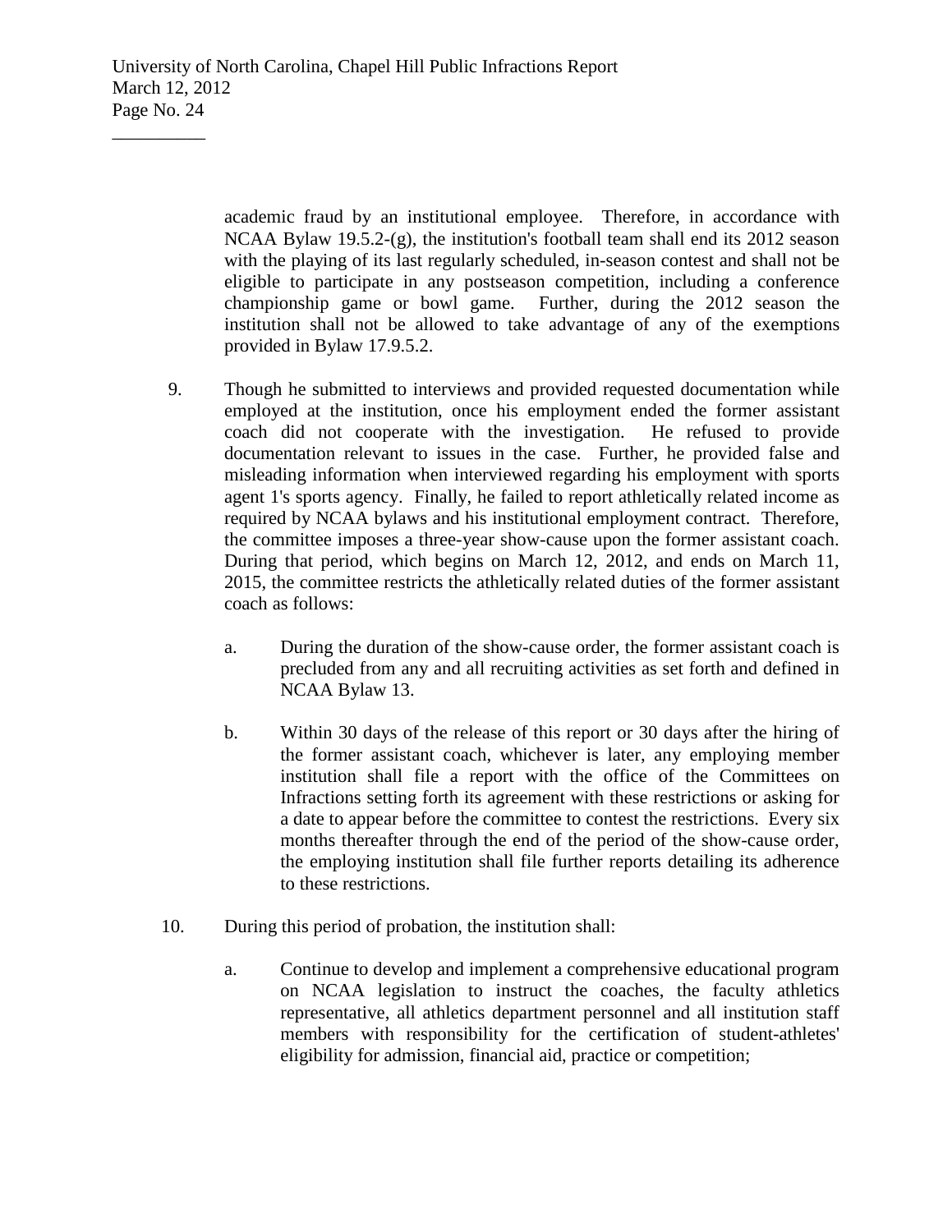- b. Submit a preliminary report to the office of the Committees on Infractions by May 1, 2012, setting forth a schedule for establishing this compliance and educational program; and
- c. File with the office of the Committees on Infractions annual compliance reports indicating the progress made with this program by January 15 of each year during the probationary period. Particular emphasis should be placed on 1) education for tutors, student-athletes and staff regarding academic fraud; 2) education for student-athletes and staff regarding impermissible benefits and interaction with agents/runners; 3) educating staff regarding outside athletically related income; and 4) monitoring student-athletes with professional potential. The reports must also include documentation of the institution's compliance with the penalties adopted and imposed by the committee.
- 11. During the period of probation, the institution shall:
	- a. Inform prospective student-athletes in football that the institution is on probation for three years and explain the violations committed. If a prospective student-athlete takes an official paid visit, the information regarding violations, penalties and terms of probation must be provided in advance of the visit. Otherwise, the information must be provided before a prospective student-athlete signs a National Letter of Intent.
	- b. Publicize the information annually in football media guides or via web posting on the football section of the athletics web site as well as in a general institution alumni publication to be chosen by the institution with the assent of the office of the Committees on Infractions. A copy of the publicized information, alumni publication, and information included in recruiting material shall be included in the compliance reports to be submitted annually to the Committees on Infractions.
- 12. The above-listed penalties are independent of and supplemental to any action that has been or may be taken by the Committee on Academic Performance through its assessment of contemporaneous, historical, or other penalties.
- 13. In accordance with Bylaw 19.5.2.7, the NCAA president shall forward a copy of the public infractions report to the appropriate regional accrediting agency.
- 14. At the conclusion of the probationary period, the institution's president shall provide a letter to the committee affirming that the institution's current athletics policies and practices conform to all requirements of NCAA regulations.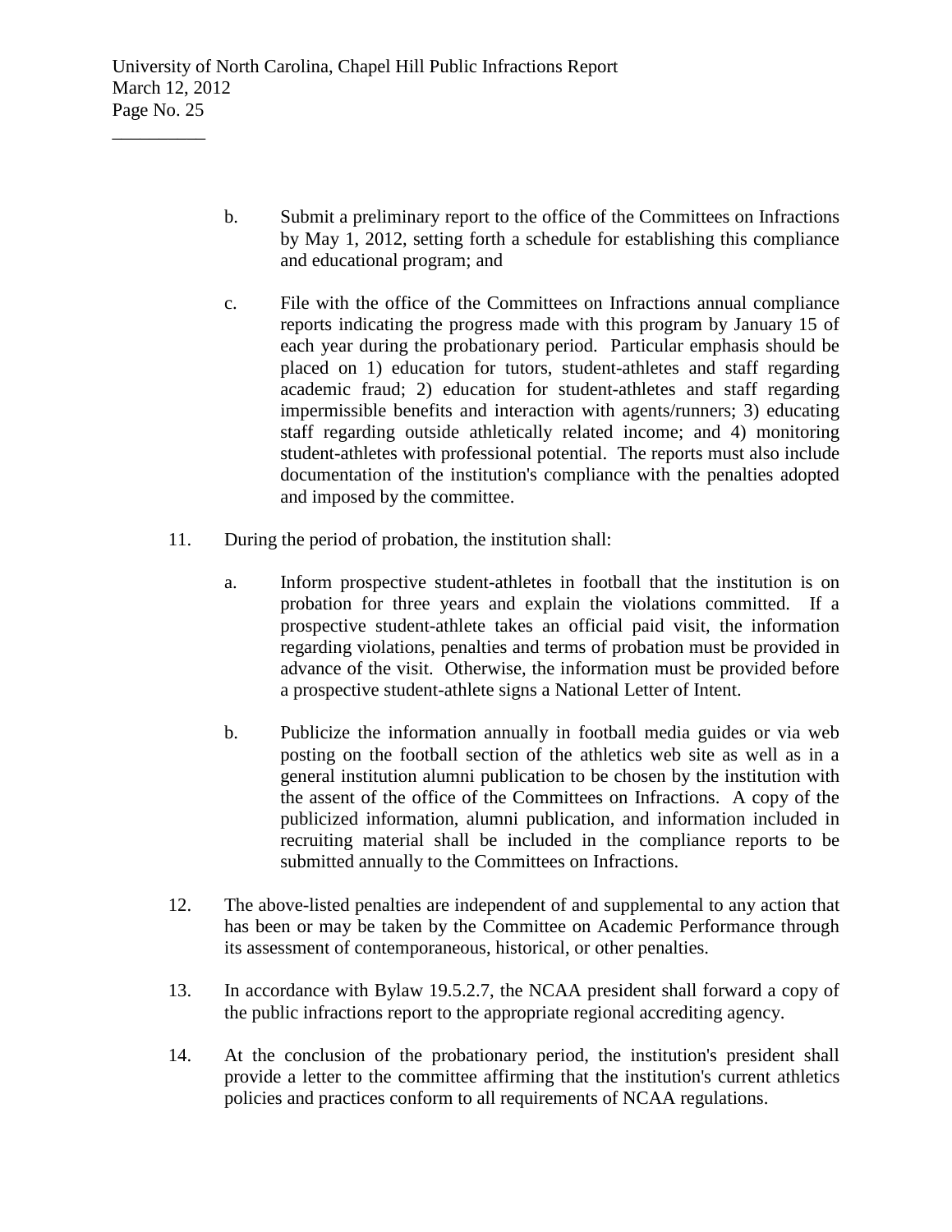As required by NCAA legislation for any institution involved in a major infractions case, the University of North Carolina, Chapel Hill shall be subject to the provisions of NCAA Bylaw 19.5.2.3, concerning repeat violators, for a five-year period beginning on the effective date of the penalties in this case, March 12, 2012.

\_\_\_\_\_\_\_\_\_\_\_\_\_\_\_\_\_\_\_\_\_\_\_\_\_\_\_\_\_\_\_\_\_\_\_\_\_\_\_\_\_\_\_\_\_\_\_\_\_\_\_\_\_

Should the institution or either of the involved individuals appeal either the findings of violations or penalties in this case to the NCAA Infractions Appeals Committee, the Committee on Infractions will submit a response to the appeals committee.

The Committee on Infractions advises the institution that it should take every precaution to ensure that the terms of the penalties are observed. The committee will monitor the penalties during their effective periods. Any action by the institution contrary to the terms of any of the penalties or any additional violations shall be considered grounds for extending the institution's probationary period or imposing more severe sanctions or may result in additional allegations and findings of violations. An institution that employs an individual while a show-cause order is in effect against that individual, and fails to adhere to the penalties imposed, subjects itself to allegations and possible findings of violations.

Should any portion of any of the penalties in this case be set aside for any reason other than by appropriate action of the Association, the penalties shall be reconsidered by the Committee on Infractions. Should any actions by NCAA legislative bodies directly or indirectly modify any provision of these penalties or the effect of the penalties, the committee reserves the right to review and reconsider the penalties.

#### NCAA COMMITTEE ON INFRACTIONS

Britton Banowsky, chair John S. Black Brian P. Halloran Roscoe C. Howard Jr. Andrea (Andi) Myers James O'Fallon Gregory Sankey Rod Uphoff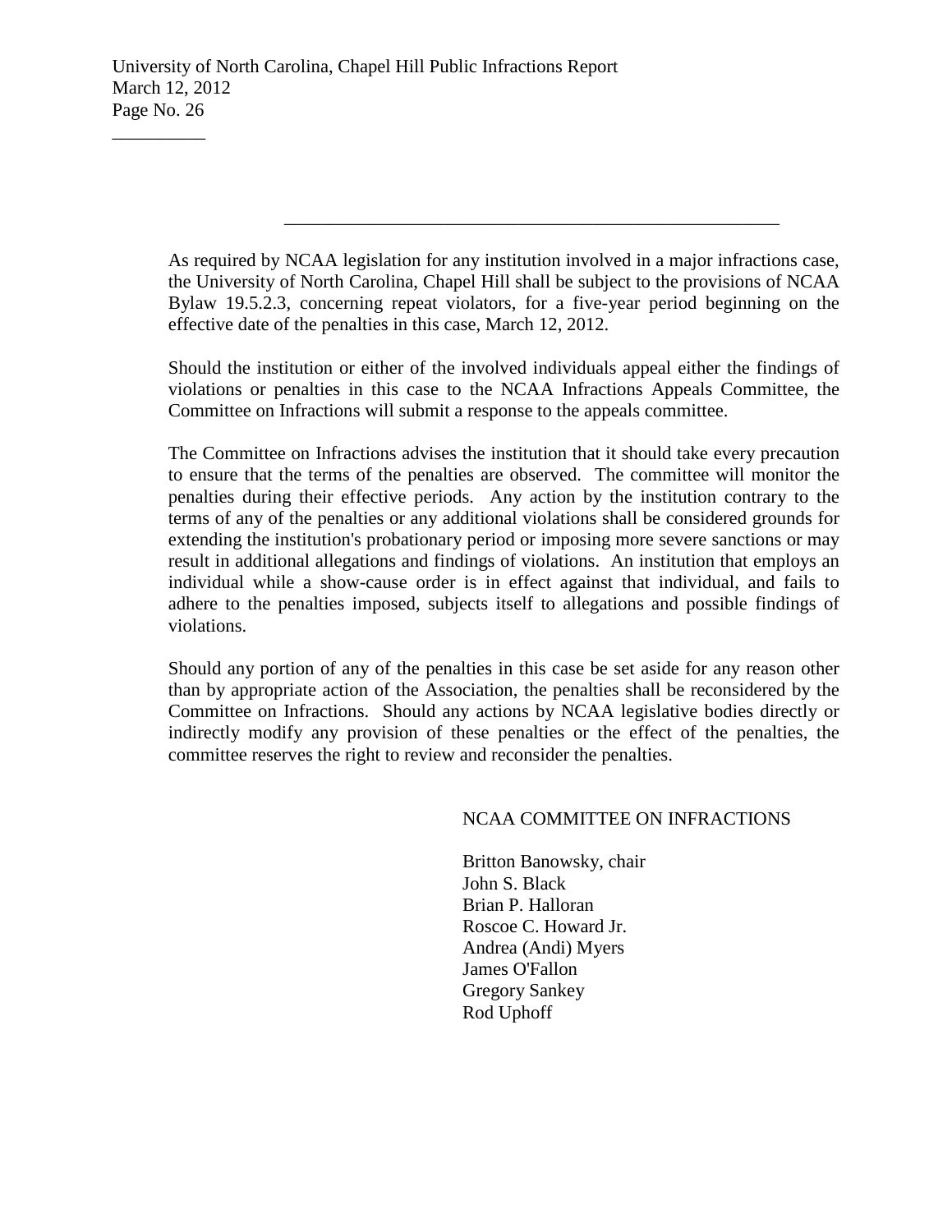#### **APPENDIX ONE**

# **CASE CHRONOLOGY.**

**2006**

 $\overline{\phantom{a}}$  , where  $\overline{\phantom{a}}$ 

December 16 – The former assistant football coach was hired.

### **2007**

August – The former tutor began employment with the institution's academic support center during her junior year at the institution.

### **2008**

April 21 – The former tutor emailed student-athlete 1 five Education 441 course writing assignments containing conclusion paragraphs written by the former tutor.

November – The former tutor emailed student-athlete 3 a draft of a course assignment to which she made substantive changes and composed the works-cited page.

## **2009**

March 7-14 - Student-athlete 5 received \$2,680 in lodging, airfare and training benefits from sports agent1.

March 7 and 8 – Student-athletes 7 and 8 received \$242 in meals, lodging and transportation benefits from a former student-athlete at the institution.

April 15 – The former tutor emailed student-athlete 2 an outline for a Communication 270 course writing assignment containing a thesis statement and other substantive material written by the former tutor.

May – The former tutor received an institutional award for tutoring excellence and received an undergraduate degree from the institution.

June – The former tutor emailed student-athlete 3 a draft of a course assignment to which she had made substantive changes and composed the works-cited page.

June 11 – Student-athlete 2 emailed the former tutor a draft of his Communication 224 course writing assignment and asked her for information to include.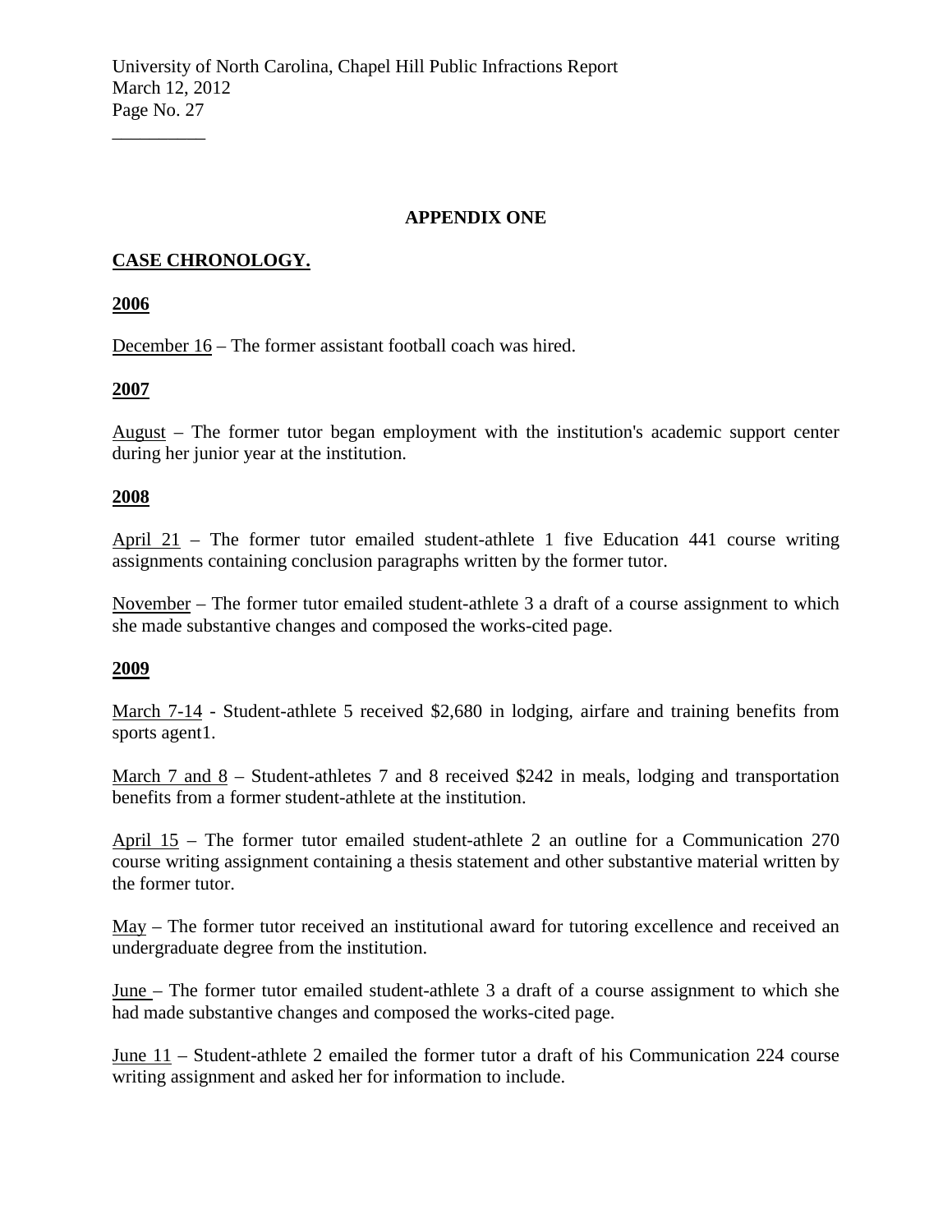June 12 – The former tutor emailed student-athlete 2 a draft of his Communication 224 writing assignment containing approximately two and one/half pages of content written by the former tutor.

July – The former tutor emailed student-athlete 3 research she had conducted for a course writing assignment and a draft of a course assignment to which she had added a works-cited page. An academic support center employee informed the associate director of academic support program that the former tutor was rumored to have visited football student-athletes at their residences.

July 3-5 – Student-athlete 5 received \$357 in air fare benefits from sports agent 2.

July 22 through August 1 – Student-athlete 5 received \$2,400 in lodging and training benefits from sports agent 1.

August 2009 – The director of academic support center and the assistant director of athletics for certification discussed rumors of potential inappropriate relationships between the former tutor and football student-athletes. The former tutor was notified by the director of academic support center that her contract with the institution's academic support center would not be renewed by the institution.

September 30 - Institution sent a letter to the former tutor instructing her that it was impermissible to continue providing tutoring services to student-athletes.

September 2009 through August 2010 – The former tutor provided approximately 142 hours of free tutoring services to football student-athletes.

### **2010**

 $\overline{\phantom{a}}$  , where  $\overline{\phantom{a}}$ 

February - Student-athlete 4 received \$375 in jewelry benefits from student-athlete 1.

Spring - Student-athlete 6 received \$120 in meal benefits from various financial advisors. Additionally, he received \$1,000 in cash from student-athlete 1.

March – Student-athlete 4 received \$1,234 in air fare and lodging benefits from student-athlete 1.

March 5-10 – Student-athlete 7 received \$1,235 in meals, lodging, transportation and entertainment benefits from a former student-athlete at the institution.

March 8- 14 – Student-athlete 5 received \$1,262 in air fare and lodging benefits from sports agent 2.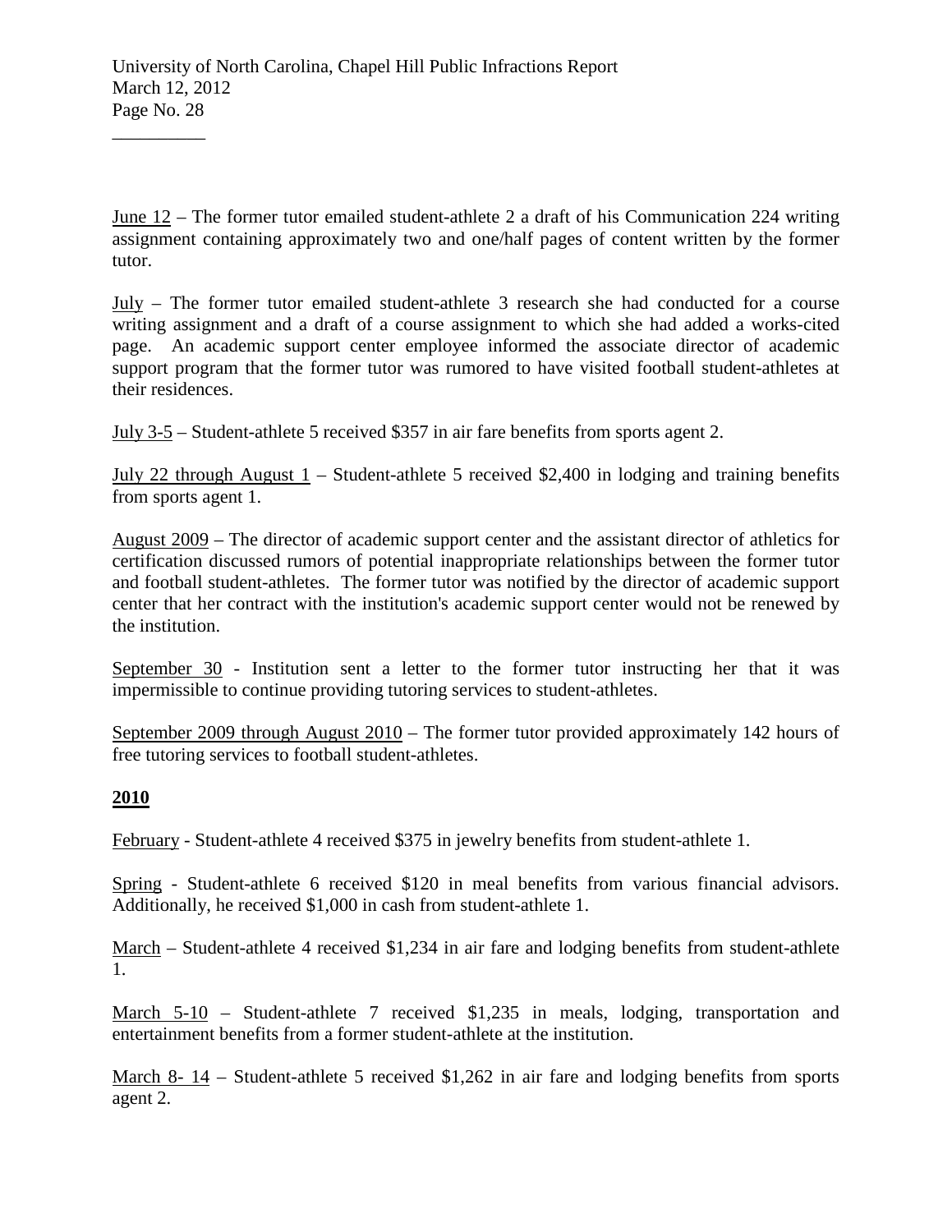March 11 – The former tutor paid \$150 flight change fee for student-athlete 4.

April 10 – Student-athlete 6 received \$5,000 from a jeweler from Miami, who student-athlete 5 met outside the Kenan Memorial Football Stadium after the football game.

April 24 and 25 – Student-athletes 3, 4 and 5 received a total of \$207 in lodging and entertainment benefits from sports agent 2.

May first summer session – The director of football student-athlete development received information from a staff member, whose identity he could not remember, about student-athlete 5's Twitter page containing excessive cursing. The director of football student-athlete development called student-athlete 5 into his office and told him to take down the excessive cursing comments on his Twitter page. Student-athlete 5 told the director of football studentathlete development that he removed the comments, but the director did not check the studentathlete's account. The associate athletics director for football administration also reported that he received information in May that the Twitter page contained excessive profane language but did not view the Twitter page.

May 7 and 12 – Student-athlete 5 received \$299 in air fare benefits from sports agent 2.

May 15 – Student-athletes 4 and 5 received \$1,326 and \$1,018, respectively, in air fare, lodging, transportation and entertainment benefits from sports agent 2.

May 21 – Student-athlete 8 traveled with the former student-athlete 1 and student-athlete 9 to Atlanta where they met with an agent and incurred benefits from the agent.

May 22 – Student-athletes 8 and 9 received a total of \$140 in transportation benefits from the agent and \$130 in lodging and transportation from a former student-athlete at the institution.

May 25-31 – Student-athletes 4 and 5 received \$1,163 and \$579, respectively, in air fare and lodging benefits from sports agent 2. Student-athletes 4 and 6 received \$398 in entertainment benefits from an employee of sports agency B. Additionally, student-athlete 6 received \$323 in lodging and transportation benefits from an unknown individual.

May 28-31 – Student-athlete 8 received \$506 in air fare, lodging and entertainment benefits from former student-athlete 1.

August 20 – The former tutor paid a \$1,789 fine for parking tickets accumulated by studentathlete 4.

September 5 – The former assistant coach resigned.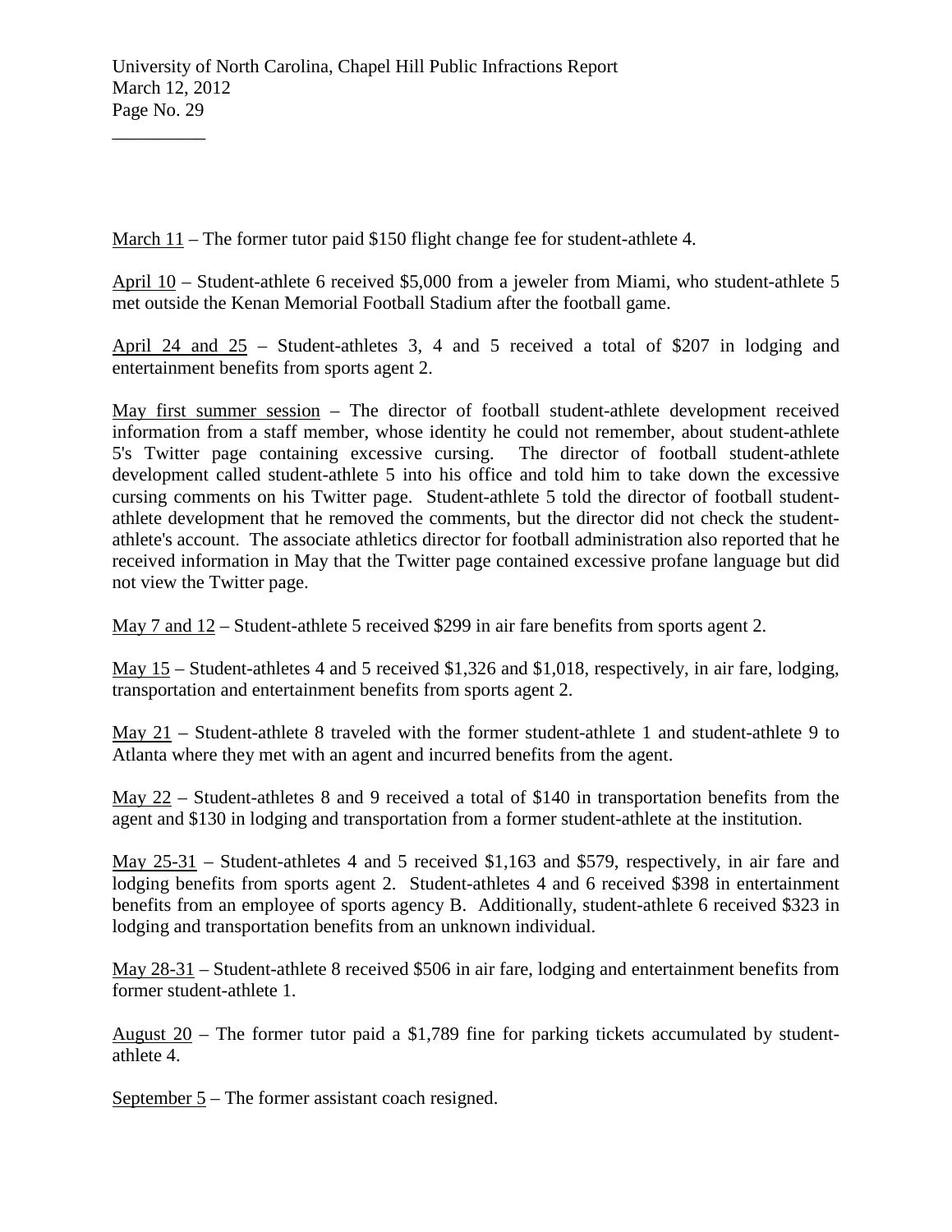September 28 - The enforcement staff sent a letter to the former assistant coach's attorney requesting additional financial documentation.

November 4- Enforcement staff left a voicemail message with the former tutor's attorney requesting an interview.

November 12 through December 16 - The enforcement staff left three voicemail messages with the former tutor's attorney requesting an interview.

## **2011**

 $\overline{\phantom{a}}$  , where  $\overline{\phantom{a}}$ 

January 3 - The enforcement staff sent a letter to the attorney for the former tutor.

January 19 – The attorney for the former tutor sent a letter to the enforcement staff stating that the former tutor would not interview and understood she may be charged with unethical conduct for refusing to cooperate with the investigation.

March 10 - The enforcement staff sent a letter to the former assistant coach's attorney requesting additional financial documentation as previously requested September 28, 2010.

June 7 - A notice of inquiry was sent to the institution.

June 13 - The enforcement staff sent a letter to the former assistant coach's attorney requesting an additional interview and financial documentation previously requested September 28, 2010, and March 10, 2011. That same day, the former assistant coach's attorney contacted the enforcement staff and informed the staff that his client would not be made available for an additional interview.

June 21 - The enforcement staff issued a notice of allegations to the institution and requested written responses by September 19, 2011.

June 30 – The attorney for the former tutor left a voicemail for the enforcement staff stating that the former tutor would not respond to the notice of allegations or attend the hearing.

September 19 - The NCAA Division I Committee on Infractions and enforcement staff received the institution's response to the notice of allegations.

September 22 - The Committee on Infractions and the enforcement staff received the former assistant coach's response to the notice of allegations.

September 22 - The enforcement staff conducted a prehearing conference with the institution.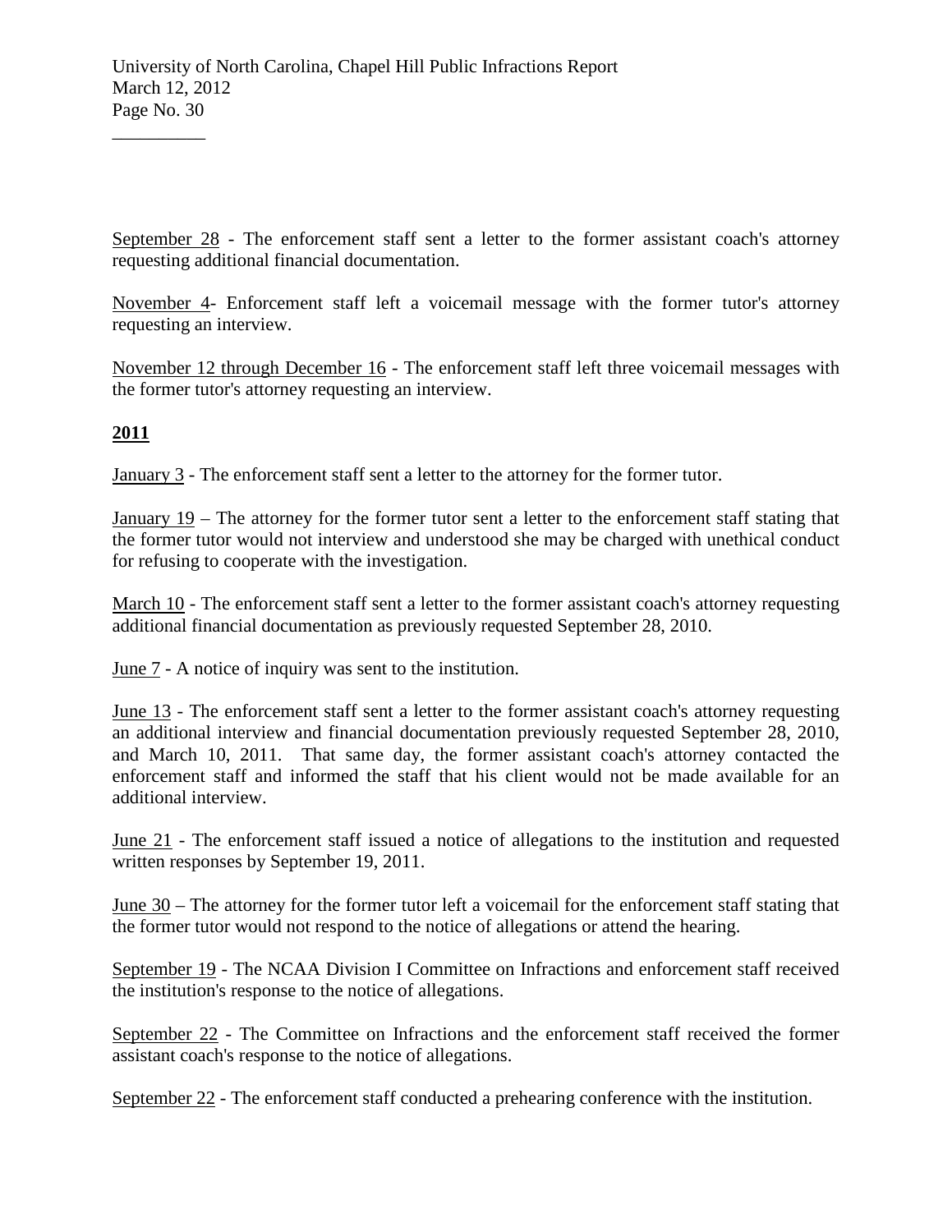September 28 - The enforcement staff conducted a prehearing conference with the former assistant coach.

October 28 – The institution and the former assistant coach appeared before the NCAA Division I Committee on Infractions.

**2012**

 $\overline{\phantom{a}}$ 

March 12 – Infractions Report No. 360 was released.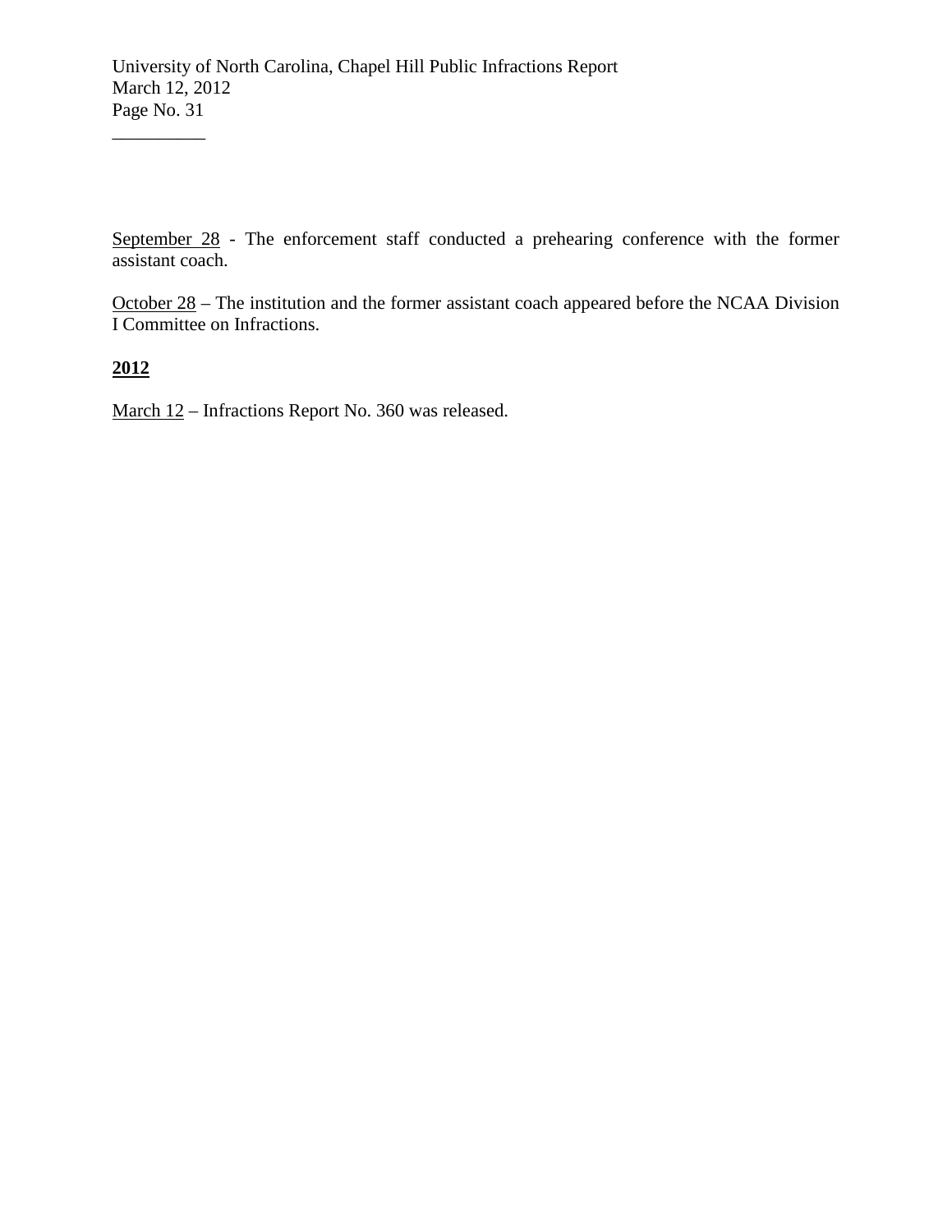#### **APPENDIX TWO**

### **CORRECTIVE ACTIONS AS IDENTIFIED IN THE INSTITUTION'S SEPTEMBER 19, 2011, RESPONSE TO THE NOTICE OF ALLEGATIONS.**

### **1. Corrective Actions Regarding the Academic Support Program for Student-Athletes.**

In the fall of 2010, the institution formed a review committee to develop a strategic plan for the Academic Support Program for Student-Athletes (ASPSA). The institution had contemplated such a review in advance of academic support program for student-athletes' (ASPSA's) transition to a new facility for the 2011-12 academic year. When the institution learned of the events that gave rise to Findings B-1 and B-2, however, the review committee performed its work and made its recommendations with those events prominently in mind. The review committee's recommendations, together with the events that gave rise to Findings B-1 and B-2, led ASPSA to make several significant changes:

- a. ASPSA has abandoned the academic mentor program. Learning assistants now work with those student-athletes who are the least prepared for college-level academic work. Unlike academic mentors, learning assistants are not assigned to work with a single student-athlete for an entire academic term. They do not assist student-athletes with writing. All ASPSA learning assistants are graduate students, doctoral candidates, or current or former school teachers.
- b. ASPSA has imposed additional constraints on communications between studentathletes and their tutors and learning assistants. Contact between student-athletes and tutors outside of tutoring sessions, including communications by phone, email, social networking services, or text message, is expressly prohibited. Any communication between a student-athlete and his or her tutor must occur as part of an in-person tutoring session at the academic support center, or through the student-athlete's academic counselor.
- c. ASPSA has hired dedicated writing tutors to assist student-athletes with papers and other writing assignments. Nearly all writing tutors are graduate students, and many of them teach English composition on campus. The vast majority of the more than 20 writing tutors currently on staff has completed coursework from the department of English and comparative literature dedicated to the teaching of writing in a college classroom.
- d. The department of athletics has substantially increased the budget to hire and retain tutors. This change enabled ASPSA to increase the percentage of graduate students, retired faculty, and community members who serve as tutors. ASPSA has reduced dramatically the number of undergraduate tutors it employs. Of the approximately 80 tutors ASPSA currently employs, fewer than five are undergraduates. The rest are graduate students or professionals, including many school teachers, from the local community.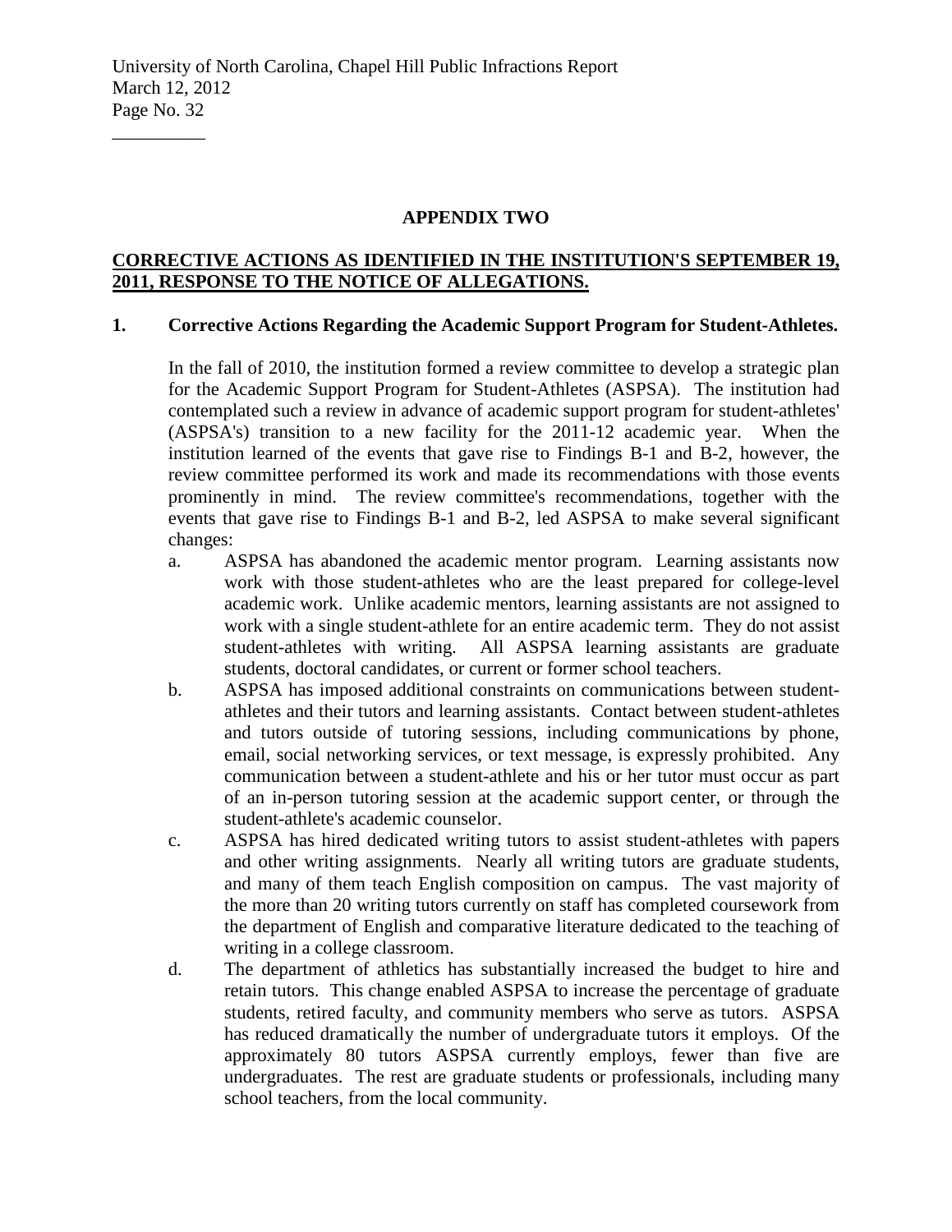- e. ASPSA has hired an additional reading, writing, and learning specialist to work with those student-athletes who are the least academically prepared for college, particularly in the areas of writing and reading.
- f. ASPSA has started the process of hiring a full-time tutor coordinator dedicated specifically to recruit, hire, train, supervise, and evaluate the performance of tutors. This new position frees academic counselors, one of whom previously coordinated tutor assignments, to devote more attention to the academic progress of student-athletes.
- g. ASPSA has expanded rules education and training for its tutors beyond that described in the institution's response. Tutors now receive four evening training sessions at the beginning of each academic year. Training for the 2011-12 academic year featured, among other programming, a presentation by the associate director of the Undergraduate Tutorial Center at North Carolina State University. ASPSA also will provide additional training sessions more frequently during the academic year.
- h. ASPSA has expanded and improved its Tutor Handbook to include, among other material, more specific written guidance about helping student-athletes with writing assignments. The institution's Judicial Programs Officer, who works closely with the Honor Court, reviewed and approved this portion of the Handbook.
- i. ASPSA now provides student-athletes with NCAA rules education above and beyond that described in the institution's response. This additional education session, conducted as part of student-athletes' orientation to ASPSA, addresses their work with tutors specifically and in detail. Among other instructions, student-athletes are reminded that they may not socialize with any tutor outside the Academic Support Center or work with a tutor who is not employed by the institution.
- j. A compliance staff member now works full-time from an office in the Academic Support Center. Her presence facilitates communication between ASPSA and the compliance staff and provides a ready resource for rules education and the reporting of potential violations.
- k. ASPSA has collaborated with the Honor Court and the Office of the Dean of Students to reinforce the importance of the institution's Honor Code among student-athletes. In addition to annual Honor Court education sessions by institution administrators, members of each athletics team now lead peer-driven discussions about the importance of the Honor Code and the consequences of Code violations. Posters that feature student-athletes and the Honor Code will be placed not only in the Academic Support Center, but also in locker rooms.
- l. The football program has embraced changes at ASPSA. The summer SCORES program for football student-athletes now provides additional focus on academic skills and expectations. The interim head football coach has indicated that the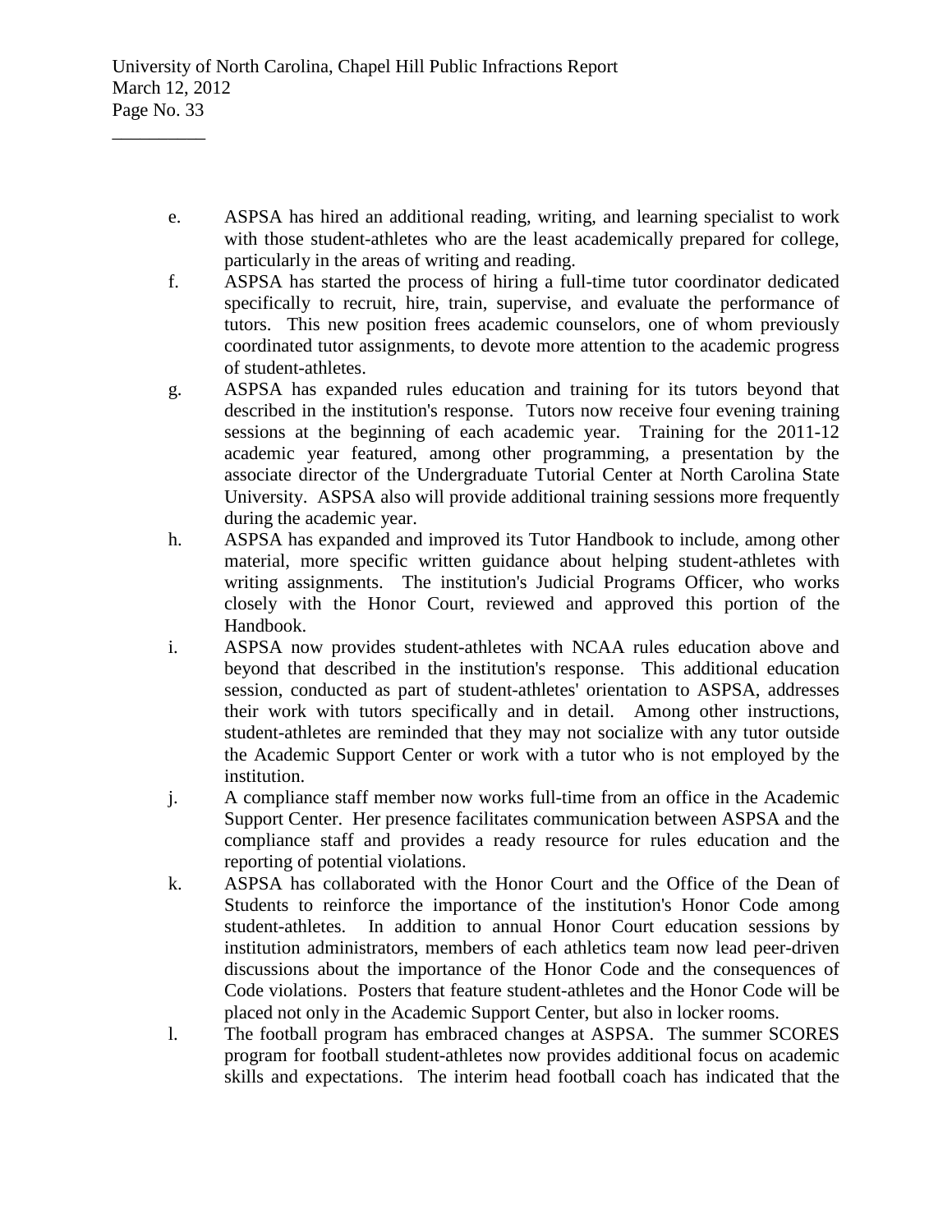ASPSA employee who coordinates academic support for football student-athletes will attend coaches meetings regularly.

A revitalized faculty advisory committee will oversee the changes at ASPSA. Among other issues, this advisory committee will emphasize the institution's commitment to a thorough and ongoing assessment of ASPSA's program. The faculty advisory committee will serve not only an oversight function, but also as a resource for strategic planning and advice on day-to-day issues. This committee also will coordinate with ASPSA to develop and conduct annual assessments of the programming provided to studentathletes.

### **2. Certification of Ethical Conduct Requirement for the Department of Athletics.**

Effective December 2010, the Department of Athletics instituted a policy by which all new staff members and continuing staff members must, on an annual basis, sign a statement certifying that they have not engaged in activities specifically precluded by Bylaw 10.1. Additionally, the policy requires that staff members disclose either past or current involvement with agents, financial advisors, or representatives of agents or advisors (e.g., runners).

## **3. Enhanced Rules Education Regarding Agents, Extra Benefits, and Preferential Treatment.**

There was no indication during the joint investigation that student-athletes are not welleducated on regulations concerning agents, extra benefits, and preferential treatment. Nonetheless, the institution's compliance staff is enhancing the rules education provided to student-athletes in this area. The following efforts have already occurred, and continued enhancements will be added during the current academic year.

- a. The 2010-11 Football Player Guide includes an educational document on agents and extra benefits. That material has been revised and included in the 2011-12 Football Player Guide. Additionally, the document has been edited to make it applicable to all sports and was provided to all student-athletes at their team eligibility meetings in the fall of 2011. During these meetings, student-athletes were directed specifically to review the document, and the compliance staff explained its contents in detail.
- b. During each team's eligibility meeting in the fall of 2011, the institution's compliance staff provided direction to student-athletes regarding the NCAA's stance on the receipt of benefits from former teammates who are no longer in college, including, but not limited to, professional athletes. Student-athletes were informed that they are not permitted to accept benefits from these individuals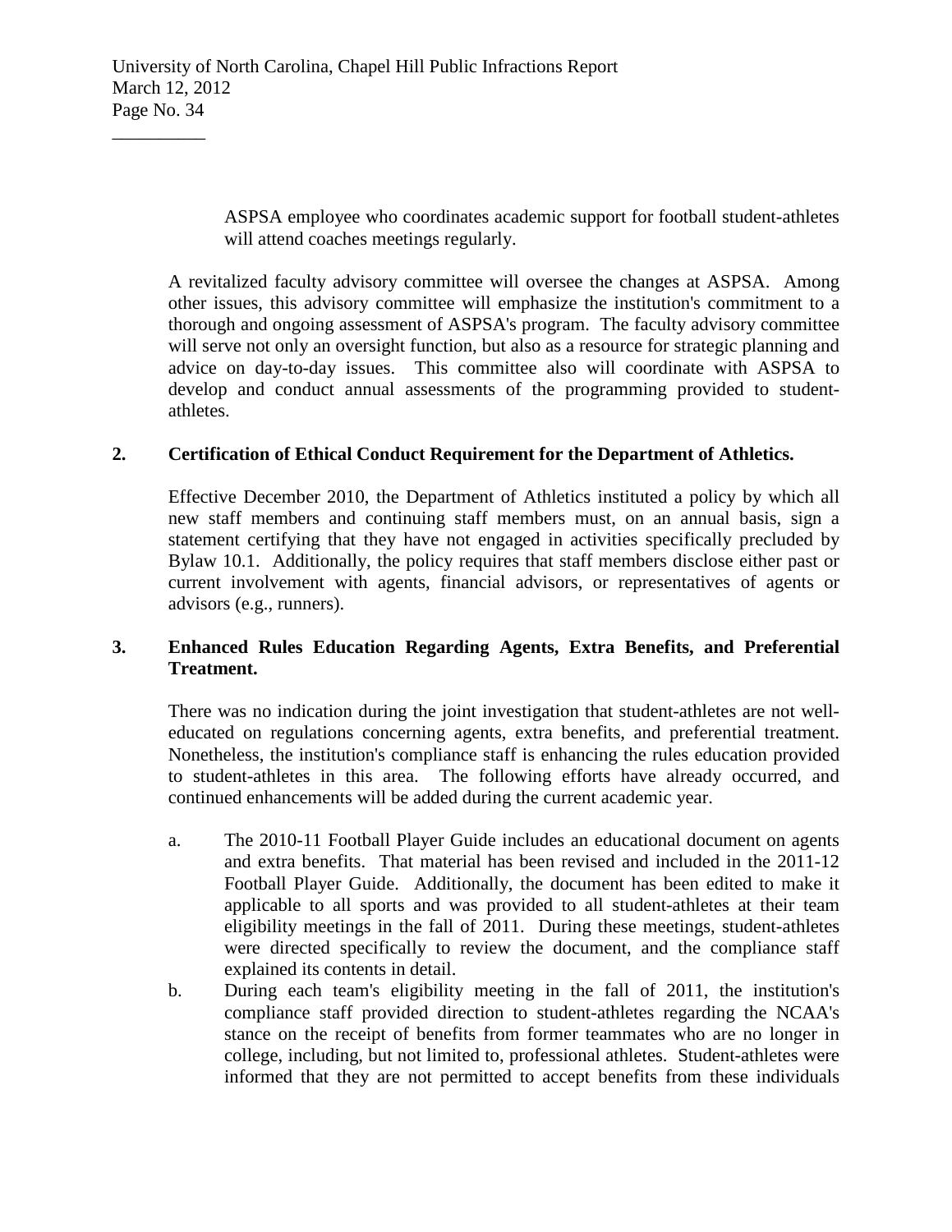beyond those that are consistent with the benefits provided to the student-athlete by the individual when he or she was a fellow college student.

- c. The 2011-12 Student-Athlete Handbook contains enhanced rules education concerning extra benefits and receipt of benefits from former teammates.
- d. The department of athletics has contracted with Cornerstone Sports Consulting, an outside agency, to provide football student-athletes with an educational program to better prepare them to make informed decisions as they navigate the agent selection process as upperclassmen. Representatives from Cornerstone will meet with upper class football student-athletes and their parents before a home football game during the 2011 season. Additionally, Cornerstone staff will meet with these student-athletes at various times during the academic year to assist them with the agent selection process responsibly, legally, and in compliance with NCAA rules.
- e. Beginning in August 2011, the compliance staff mailed letters to all agents registered with the department of athletics. These letters identify the guidelines in place for football student-athletes regarding contact with agents during the football season. A student-athlete may not meet with an agent on campus unless the agent is registered with both the North Carolina Department of the Secretary of State and the Department of Athletics. The compliance staff also mailed copies of these letters to the parents of all senior football student-athletes. Additionally, the letter was provided to, and regulations reviewed with, all departmental staff members who work in the Kenan Football Center.

## **4. Enhanced Rules Education Regarding Assistance Provided by Tutors.**

During team eligibility meetings prior to the start of the 2011 football training camp, the compliance staff provided detailed information to all football student-athletes about the level of assistance they should expect to receive from tutors. For example, studentathletes were informed that they are not permitted to communicate electronically with tutors – by email, text message, Facebook, or otherwise – and that all necessary communication between tutors and student-athletes should be either in-person at the Academic Support Center or directed through ASPSA's full-time academic counselors. Additionally, student-athletes were reminded that tutors should never write or type on a student-athlete's paper. Rather, the tutor should employ strategies to assist studentathletes in finding errors and identifying solutions. These messages previously had been delivered to student-athletes in other ways, but the institution has now added this issue to team eligibility meetings, as well. The compliance staff implemented this enhanced education for football student-athletes, but it also provides the same information to student-athletes in other sports.

These points of emphasis were reiterated by the compliance staff to tutors during their training session on August 23, 2011. Additionally, tutors were informed that they will be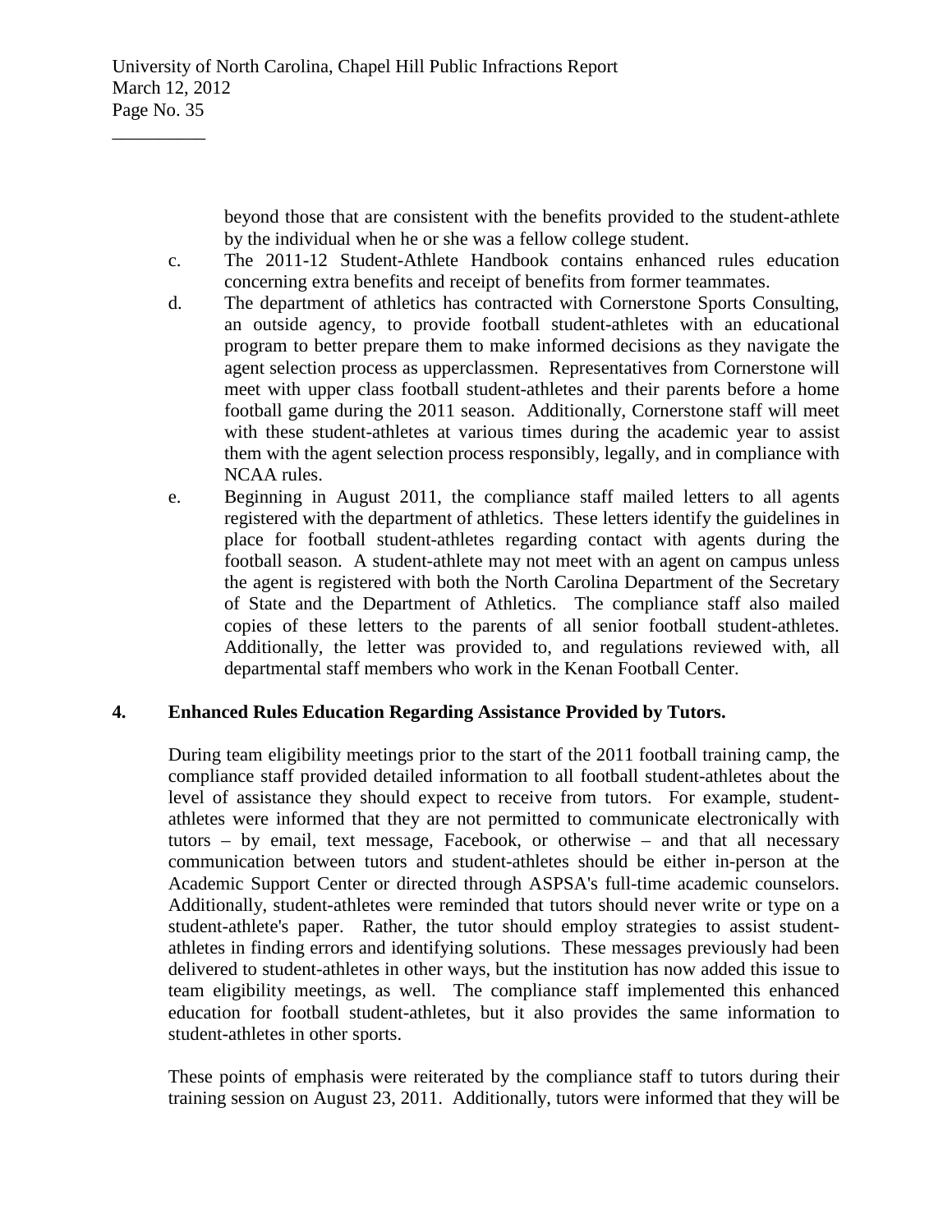required to sign a statement at the end of each semester to certify that they followed all NCAA, University of North Carolina and ASPSA regulations, including those regarding electronic communication with student-athletes.

The 2011-12 Tutor Handbook contains enhanced education regarding extra benefits and the scope of permissible academic assistance that may be provided to a student-athlete.

## **5. More Restrictive Agent Contact Policy.**

 $\overline{\phantom{a}}$  , where  $\overline{\phantom{a}}$ 

The football program has implemented a policy that limits football student-athletes' contact with agents, runners, and financial advisors to specific times and locations. The policy provides:

- a. Student-athletes with eligibility remaining are permitted to have in-person contact with agents only in the on-campus Kenan Football Center.
- b. In-person contact is not permitted between the dates of August 1 through the end of the regular season.
- c. Phone calls during this time period are permitted only between the hours of 7 p.m. and 10 p.m. on Sunday nights.
- d. Electronic communication (e.g., email, text messaging, and social networking) is prohibited from Thursday through Saturday.
- e. All literature must be sent through the compliance staff, which will deliver it to the student-athletes at an appropriate time.

Student-athletes have been educated on this policy, and the compliance staff has sent a letter detailing the regulations to all agents who have registered with the department of athletics.

## **6. Expanded Compliance Staffing.**

Prior to the joint investigation, the department of athletics approved the addition of a compliance staff member with responsibilities concentrated in the area of financial aid. The goal of this staffing increase was to enable the associate director of athletics for compliance to focus efforts on enhancing the overall compliance program. The assistant director of compliance for financial aid began employment in May 2011.

The assistant director of athletics for eligibility and certification, a member of the compliance staff, has relocated to ASPSA's facility. This move provides for enhanced and timely communication between the compliance staff and ASPSA staff (including tutors), and also makes the compliance staff more accessible to the student-athletes, who frequent the academic support center.

During the fall of 2010, the director of athletics convened a committee to conduct a review of the department of athletics' compliance operation. This committee reviewed the staffing and responsibilities of the compliance office and compared them to the work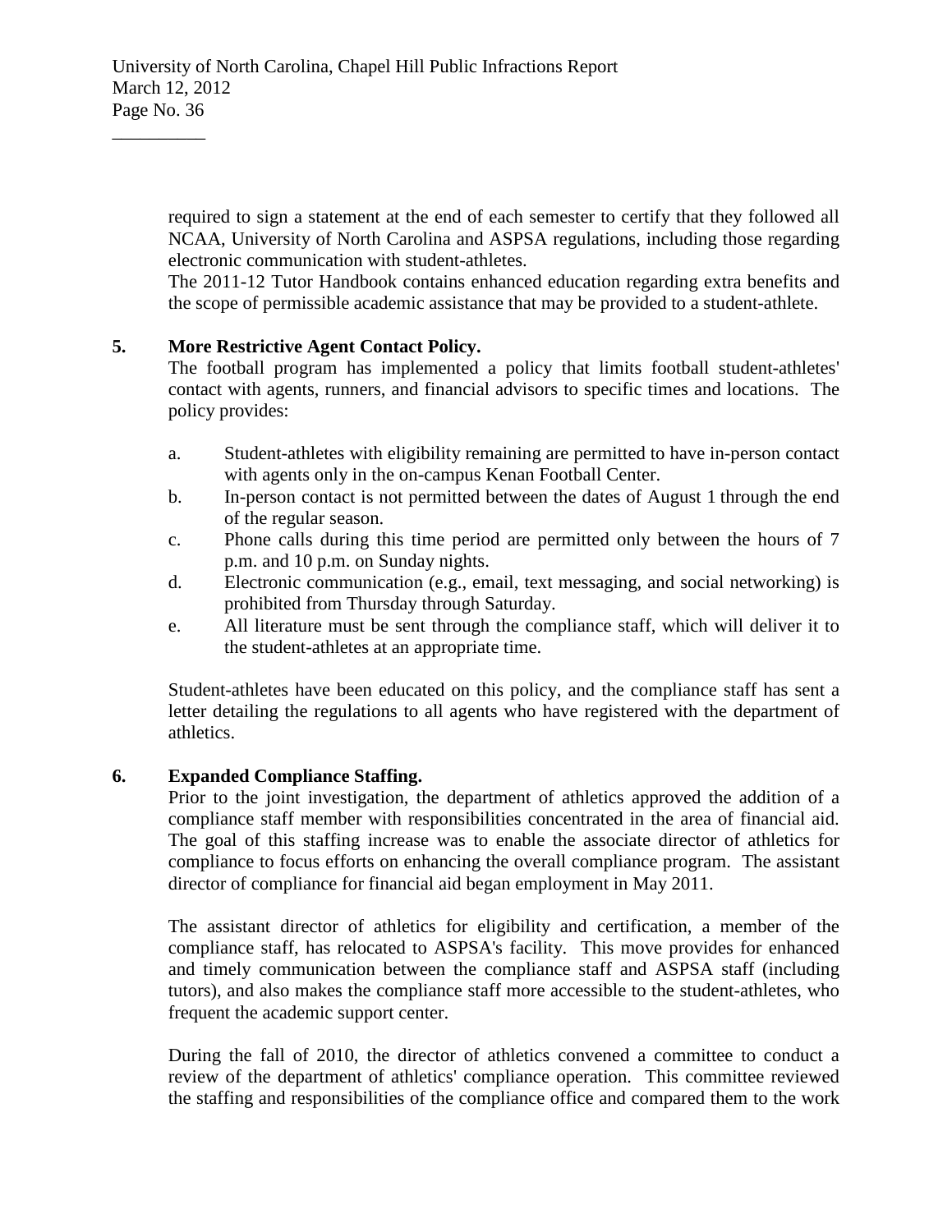performed by athletics compliance departments at other universities. It also explored NCAA, the Atlantic Coast Conference and the institution's areas of compliance focus and made recommendations to efficiently and effectively improve the institution's compliance efforts. Following this review, the committee recommended that the compliance office expand to include a fifth full-time staff member. The director of athletics has approved the addition of this staff member, whose responsibilities will concentrate in the areas of rules education and monitoring.

# **7. Additional Monitoring Mechanisms.**

 $\overline{\phantom{a}}$  , where  $\overline{\phantom{a}}$ 

- a. Travel Notification Forms. Beginning with the 2010-11 academic year, football student-athletes were required to complete a Travel Notification Form any time they left campus, as opposed to solely during extended academic year or football breaks. Effective for the 2011-12 academic year, completion of these forms requires that a student-athlete obtain prior permission, by signature, from his position coach, the head coach, the associate director of athletics for football administration, or the director of football student-athlete development. Football staff members still use these forms to obtain contact information for the studentathletes, but they now review the forms to identify potential concerns about extra benefits or preferential treatment, as well. Football staff members will be reminded periodically in writing of their obligation to monitor these studentathlete forms and, in addition, to be attentive to any student-athlete communication that indicates the student-athlete might be at risk of engaging in conduct that violates NCAA legislation regarding impermissible benefits. If such concerns arise, football staff will address them with the student-athlete and the compliance staff.
- b. Use of Football Center Facilities by Former Student-Athletes. Effective May 16, 2011, the department of athletics and the football program instituted a written policy concerning the use of Kenan Football Center facilities by former football student-athletes. All former football student-athletes who want to use Kenan Football Center facilities will be required to read and sign this policy annually, certifying both their understanding of the regulations and their agreement to abide by them. Additionally, appointed personnel in the Kenan Football Center will maintain attendance logs to record the days on which these individuals use the facility. Compliance staff will review these logs regularly.
- c. Social Networking Policy. The department of athletics has implemented an updated policy regarding social networking use by student-athletes. The policy provides guidelines for student-athletes pertaining to their use of various social networking sites and informs them of online behavior that the department will not tolerate. The policy notifies student-athletes that at least one coach or administrator has been assigned to monitor sites regularly, including specifically evaluating postings that identify possible improper extra benefits or agent-related